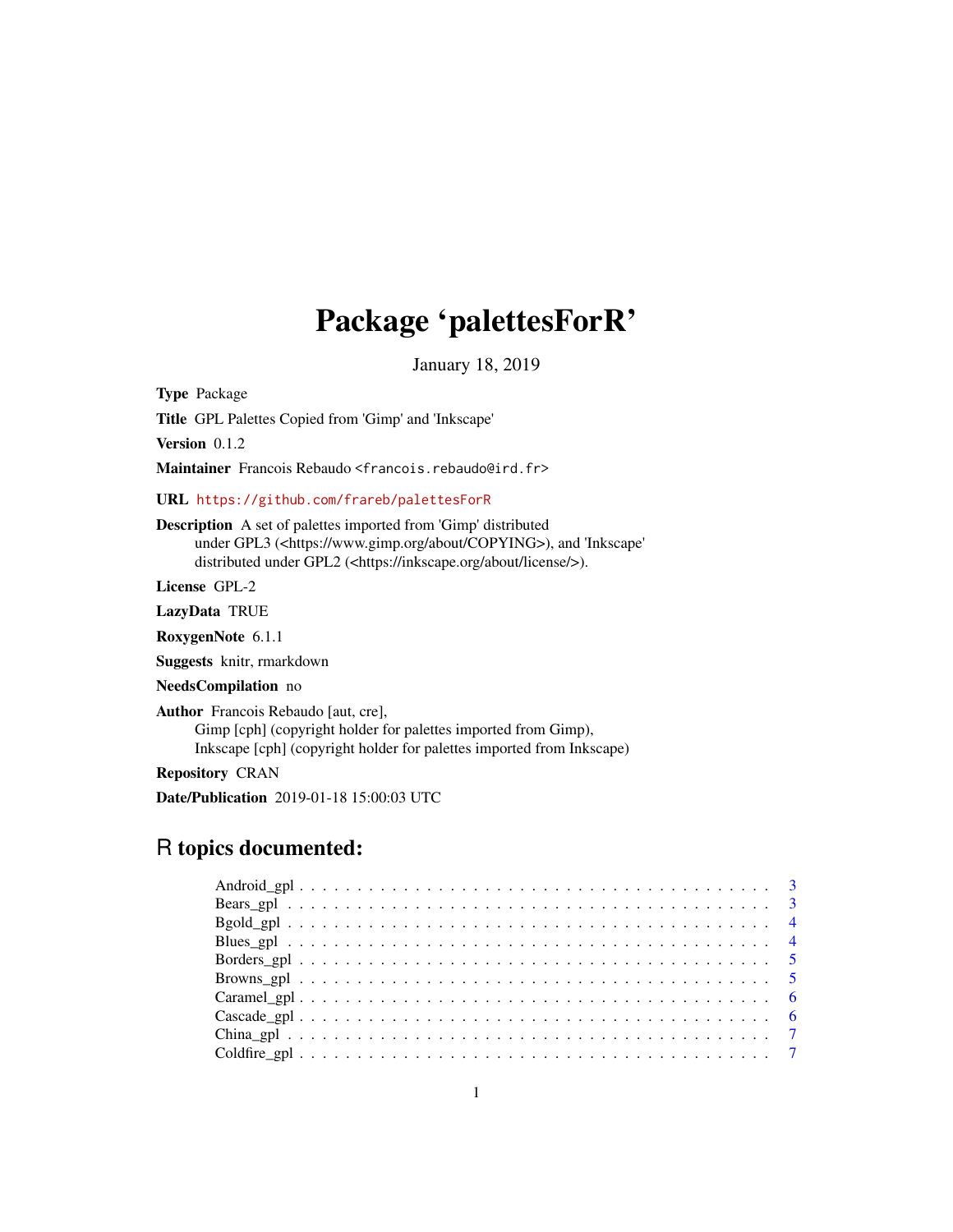|                                                                                                                            | 8  |
|----------------------------------------------------------------------------------------------------------------------------|----|
|                                                                                                                            | 8  |
|                                                                                                                            | 9  |
|                                                                                                                            | 9  |
|                                                                                                                            | 10 |
|                                                                                                                            | 10 |
|                                                                                                                            | 11 |
| Gold_gpl                                                                                                                   | 11 |
|                                                                                                                            | 12 |
|                                                                                                                            | 12 |
|                                                                                                                            | 13 |
|                                                                                                                            | 13 |
|                                                                                                                            | 14 |
|                                                                                                                            | 14 |
| Inkscape_gpl $\dots \dots \dots \dots \dots \dots \dots \dots \dots \dots \dots \dots \dots \dots \dots \dots \dots \dots$ | 15 |
|                                                                                                                            | 15 |
|                                                                                                                            | 16 |
|                                                                                                                            | 16 |
|                                                                                                                            | 17 |
|                                                                                                                            | 17 |
|                                                                                                                            | 18 |
|                                                                                                                            | 18 |
|                                                                                                                            | 19 |
|                                                                                                                            | 19 |
|                                                                                                                            | 20 |
|                                                                                                                            | 20 |
|                                                                                                                            | 21 |
|                                                                                                                            | 21 |
|                                                                                                                            |    |
|                                                                                                                            |    |
|                                                                                                                            | 23 |
|                                                                                                                            | 23 |
|                                                                                                                            | 24 |
|                                                                                                                            |    |
|                                                                                                                            | 25 |
|                                                                                                                            | 25 |
|                                                                                                                            | 26 |
|                                                                                                                            | 26 |
|                                                                                                                            | 27 |
|                                                                                                                            |    |

**Index**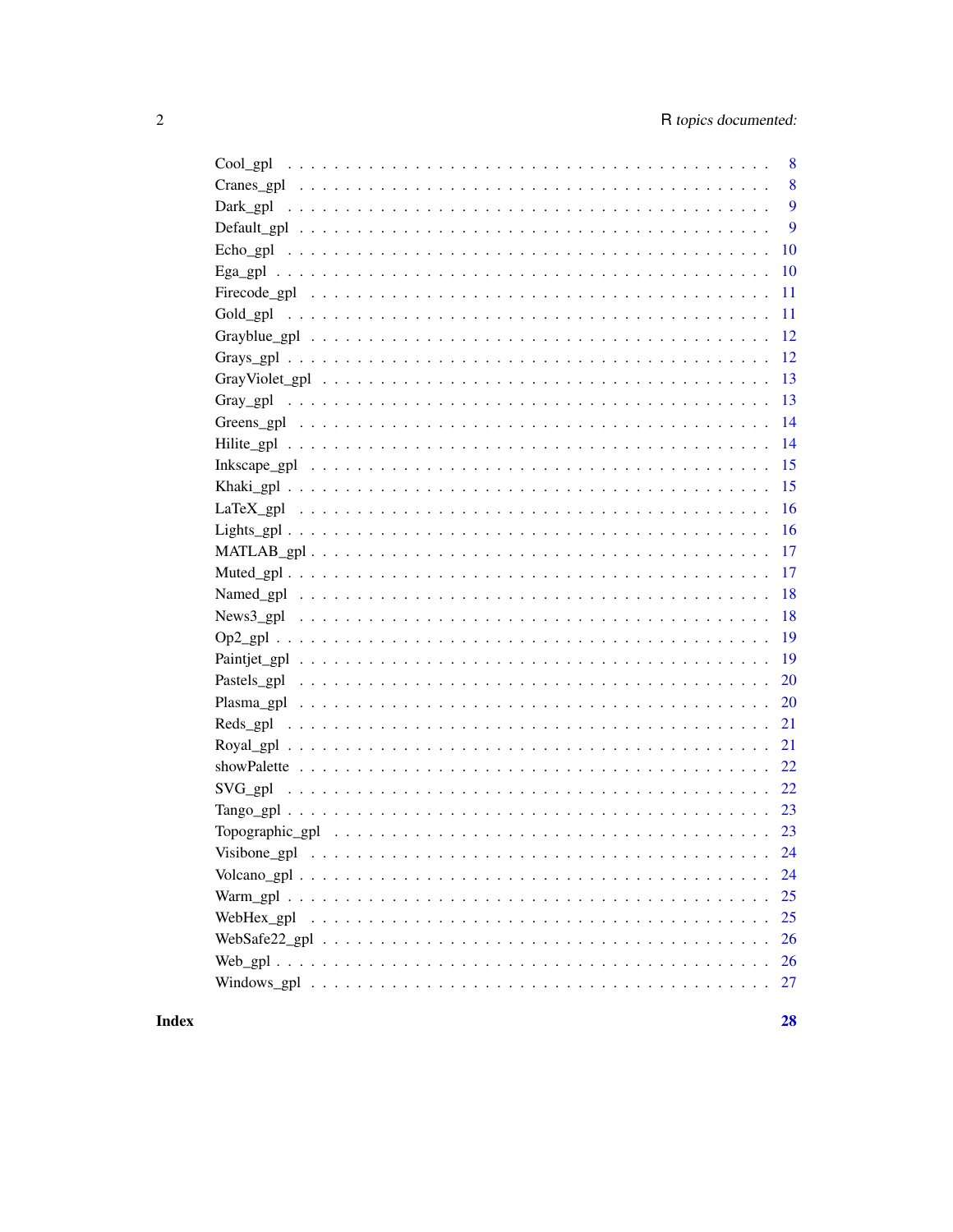<span id="page-2-0"></span>

A palette in hexadecimal format extracted from the Gimp or Inkscape.

## Usage

Android\_gpl

## Format

A vector of length 15

#### Source

<https://inkscape.org> <https://www.gimp.org>

Bears\_gpl *Palette Bears\_gpl*

# Description

A palette in hexadecimal format extracted from the Gimp or Inkscape.

#### Usage

Bears\_gpl

# Format

A vector of length 256

# Source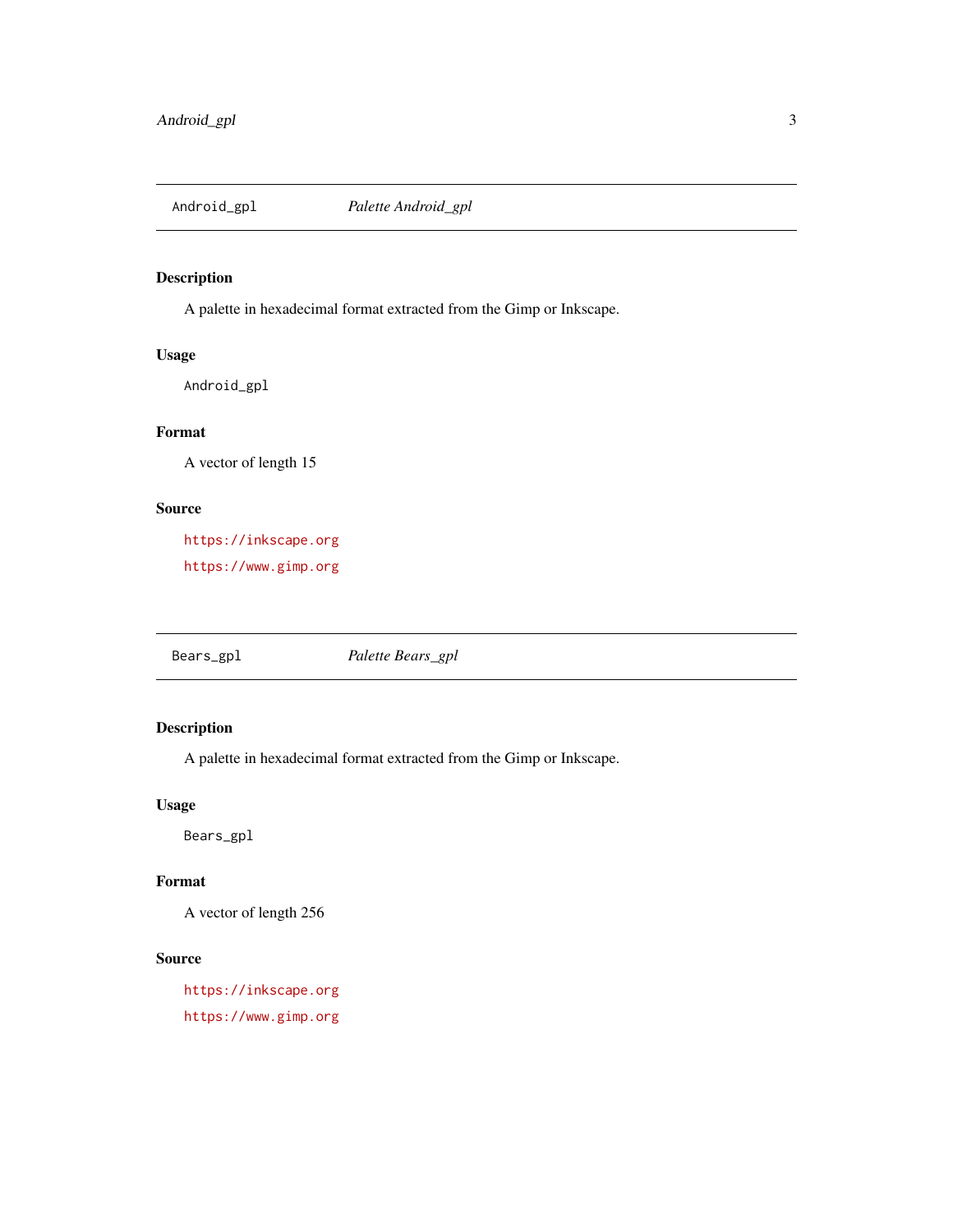<span id="page-3-0"></span>

A palette in hexadecimal format extracted from the Gimp or Inkscape.

## Usage

Bgold\_gpl

## Format

A vector of length 256

#### Source

<https://inkscape.org> <https://www.gimp.org>

Blues\_gpl *Palette Blues\_gpl*

# Description

A palette in hexadecimal format extracted from the Gimp or Inkscape.

#### Usage

Blues\_gpl

# Format

A vector of length 256

# Source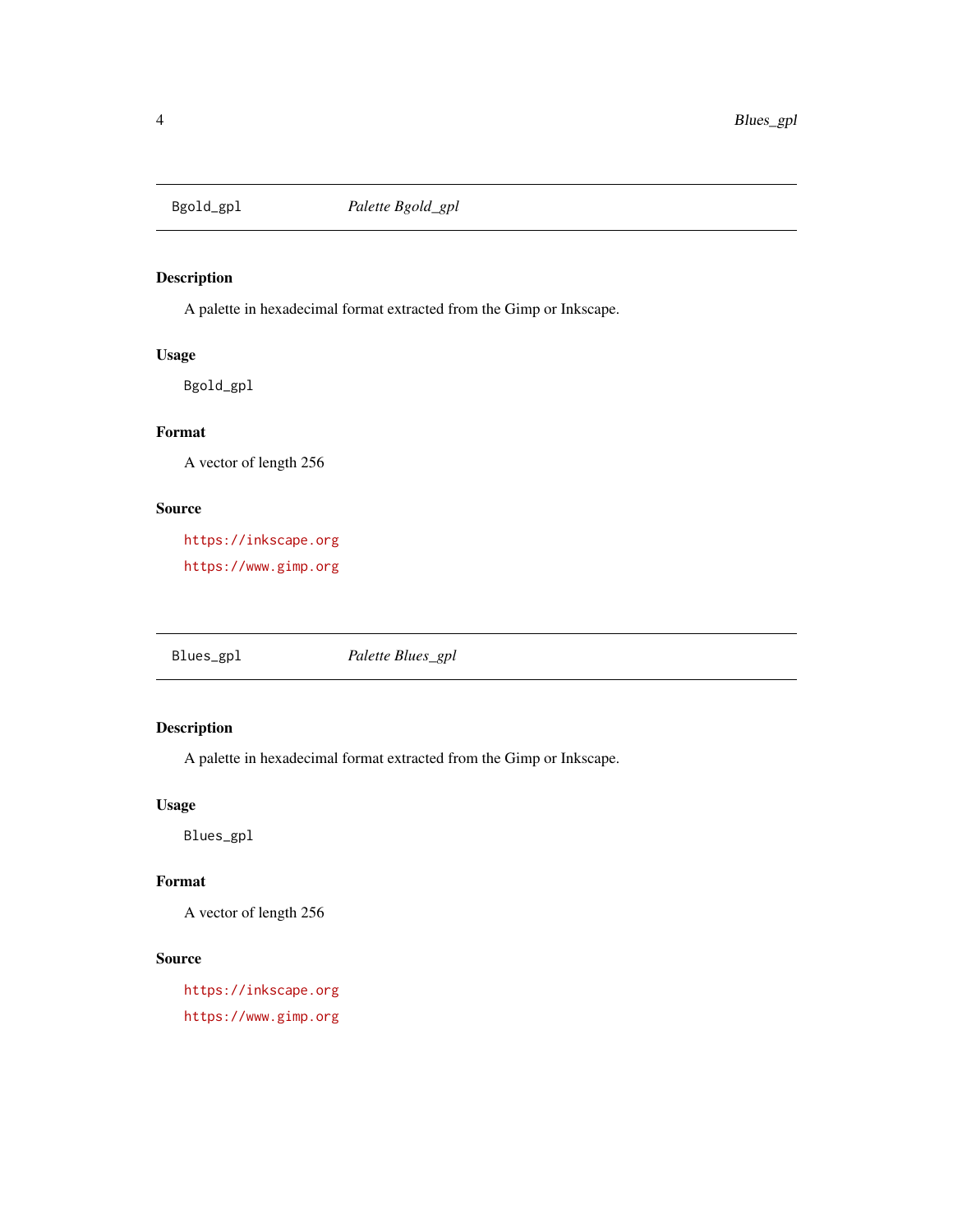<span id="page-4-0"></span>

A palette in hexadecimal format extracted from the Gimp or Inkscape.

## Usage

Borders\_gpl

## Format

A vector of length 256

#### Source

<https://inkscape.org> <https://www.gimp.org>

Browns\_gpl *Palette Browns\_gpl*

# Description

A palette in hexadecimal format extracted from the Gimp or Inkscape.

#### Usage

Browns\_gpl

# Format

A vector of length 22

# Source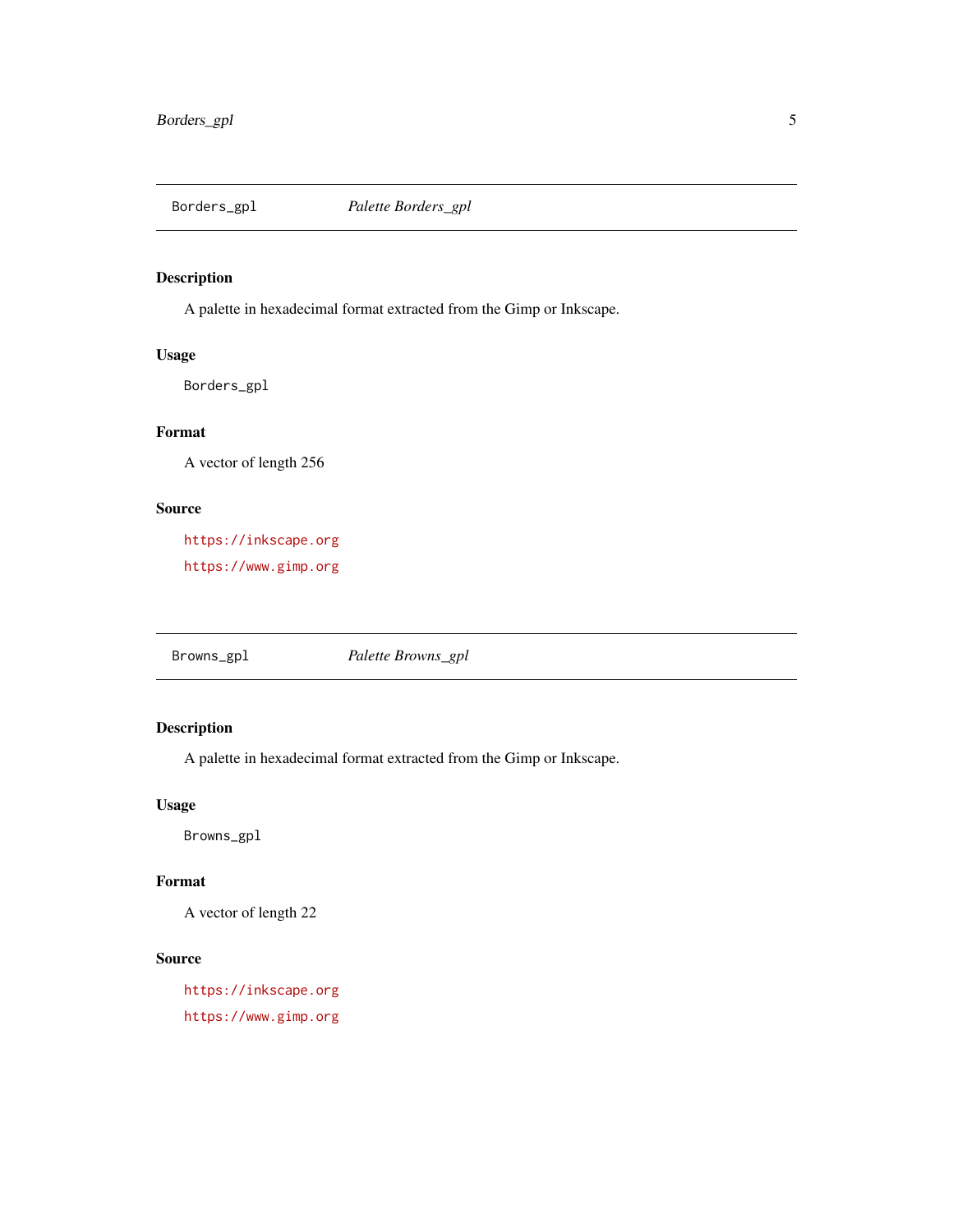<span id="page-5-0"></span>

A palette in hexadecimal format extracted from the Gimp or Inkscape.

## Usage

Caramel\_gpl

## Format

A vector of length 256

#### Source

<https://inkscape.org> <https://www.gimp.org>

Cascade\_gpl *Palette Cascade\_gpl*

# Description

A palette in hexadecimal format extracted from the Gimp or Inkscape.

#### Usage

Cascade\_gpl

# Format

A vector of length 256

# Source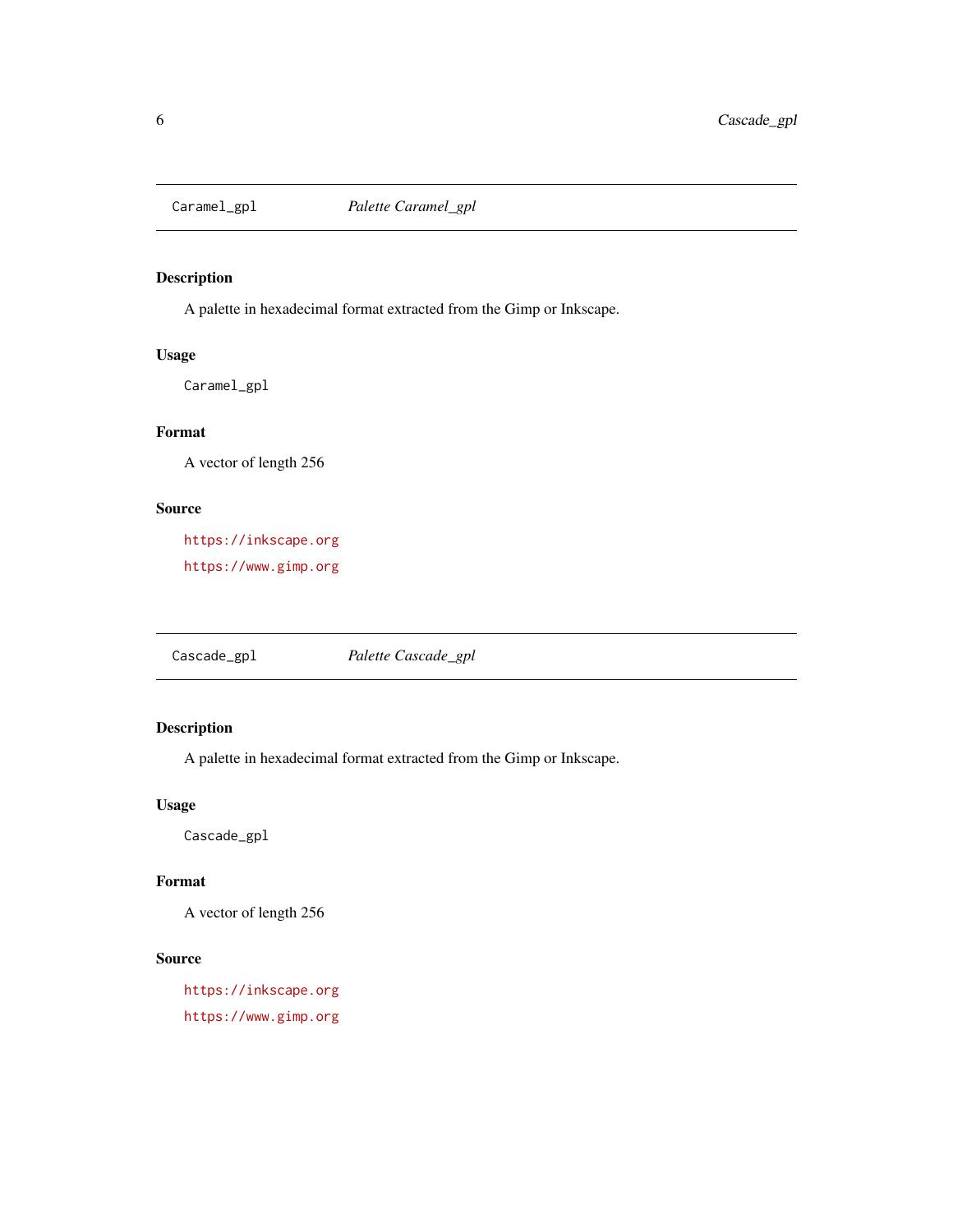<span id="page-6-0"></span>

A palette in hexadecimal format extracted from the Gimp or Inkscape.

## Usage

China\_gpl

# Format

A vector of length 256

#### Source

<https://inkscape.org> <https://www.gimp.org>

Coldfire\_gpl *Palette Coldfire\_gpl*

# Description

A palette in hexadecimal format extracted from the Gimp or Inkscape.

#### Usage

Coldfire\_gpl

# Format

A vector of length 256

# Source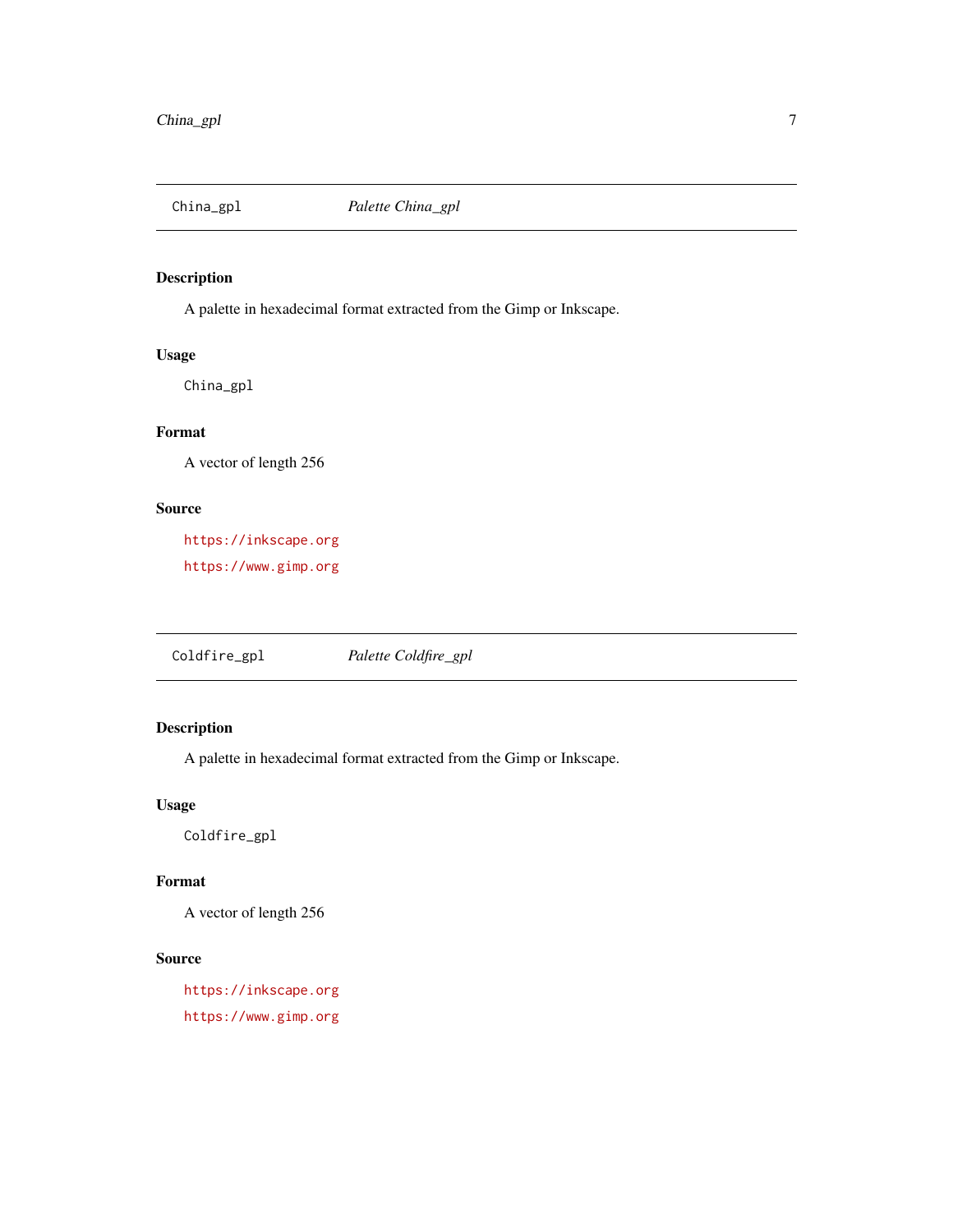<span id="page-7-0"></span>

A palette in hexadecimal format extracted from the Gimp or Inkscape.

## Usage

Cool\_gpl

## Format

A vector of length 8

#### Source

<https://inkscape.org> <https://www.gimp.org>

Cranes\_gpl *Palette Cranes\_gpl*

# Description

A palette in hexadecimal format extracted from the Gimp or Inkscape.

#### Usage

Cranes\_gpl

# Format

A vector of length 256

# Source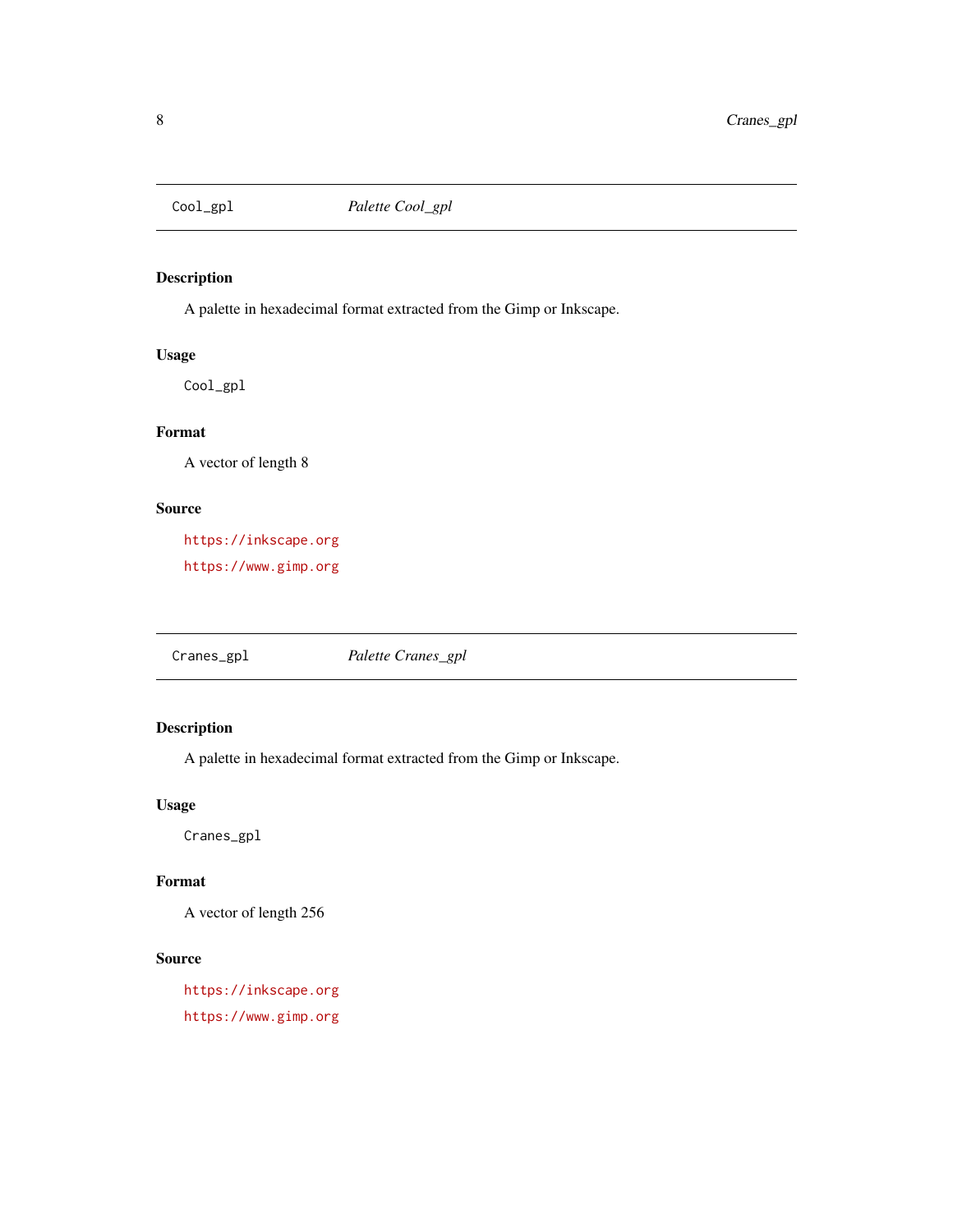<span id="page-8-0"></span>

A palette in hexadecimal format extracted from the Gimp or Inkscape.

## Usage

Dark\_gpl

# Format

A vector of length 256

## Source

<https://inkscape.org> <https://www.gimp.org>

Default\_gpl *Palette Default\_gpl*

# Description

A palette in hexadecimal format extracted from the Gimp or Inkscape.

#### Usage

Default\_gpl

# Format

A vector of length 23

# Source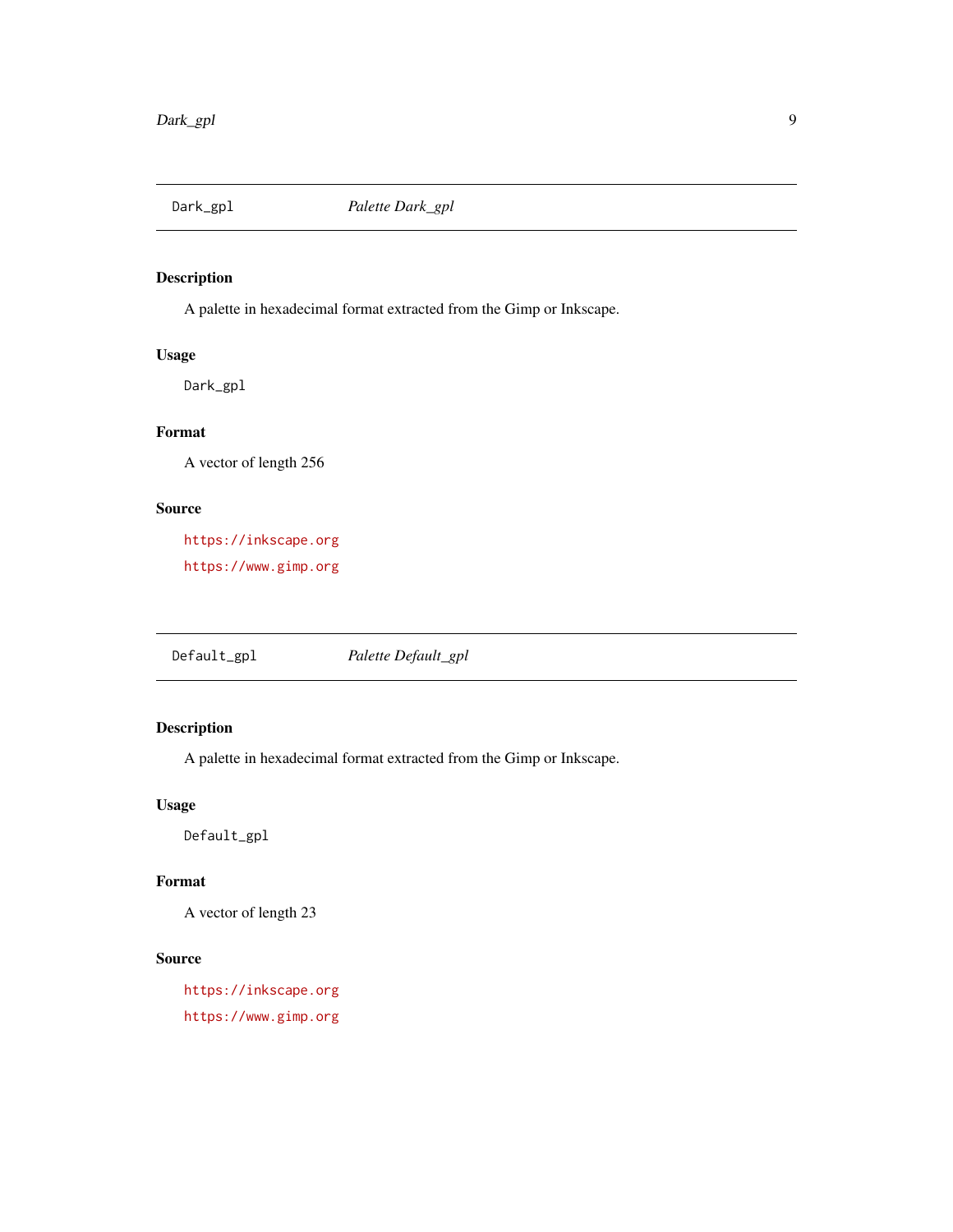<span id="page-9-0"></span>

A palette in hexadecimal format extracted from the Gimp or Inkscape.

## Usage

Echo\_gpl

## Format

A vector of length 27

## Source

<https://inkscape.org> <https://www.gimp.org>

Ega\_gpl *Palette Ega\_gpl*

# Description

A palette in hexadecimal format extracted from the Gimp or Inkscape.

## Usage

Ega\_gpl

# Format

A vector of length 240

# Source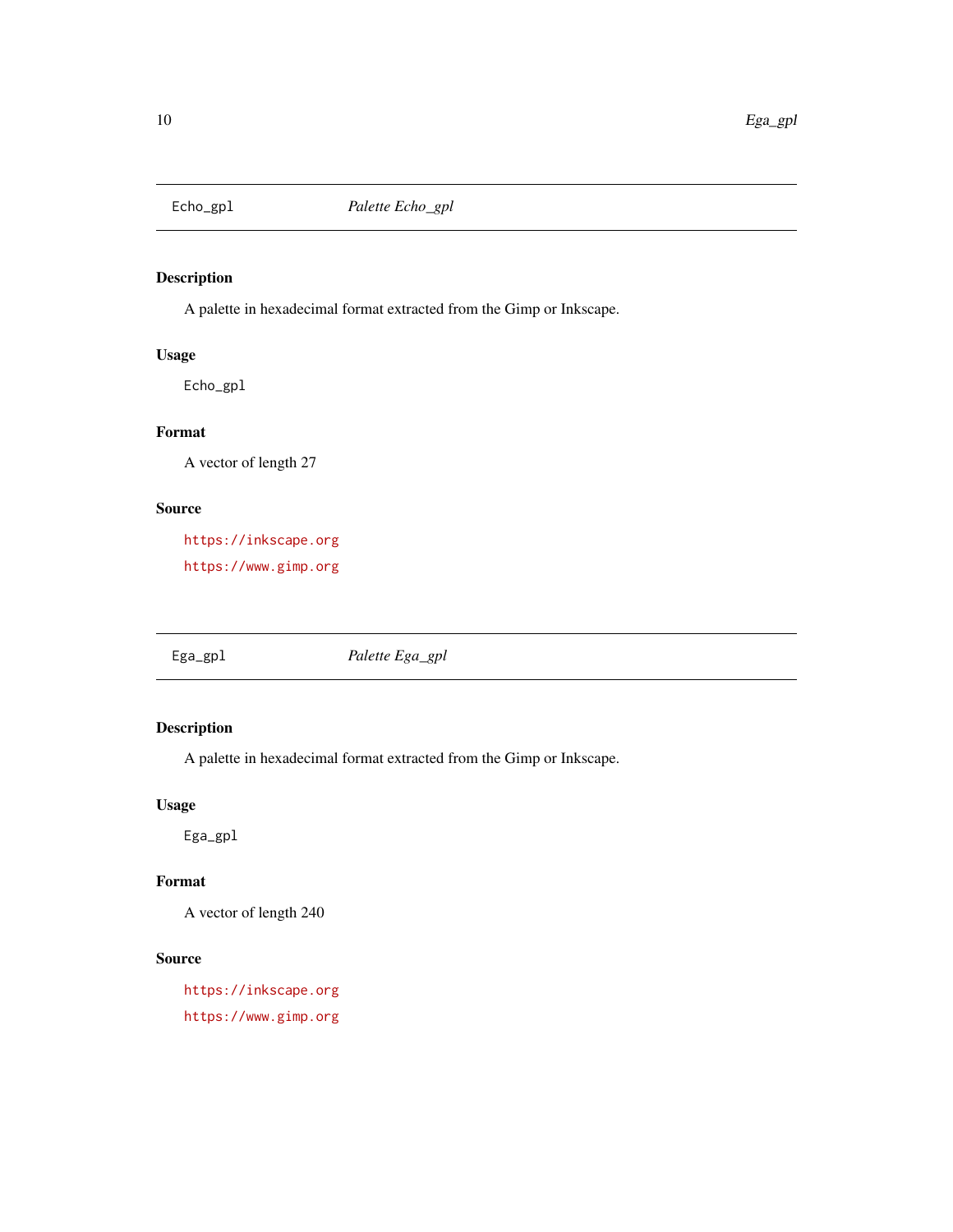<span id="page-10-0"></span>

A palette in hexadecimal format extracted from the Gimp or Inkscape.

## Usage

Firecode\_gpl

## Format

A vector of length 256

#### Source

<https://inkscape.org> <https://www.gimp.org>

Gold\_gpl *Palette Gold\_gpl*

# Description

A palette in hexadecimal format extracted from the Gimp or Inkscape.

#### Usage

Gold\_gpl

# Format

A vector of length 102

# Source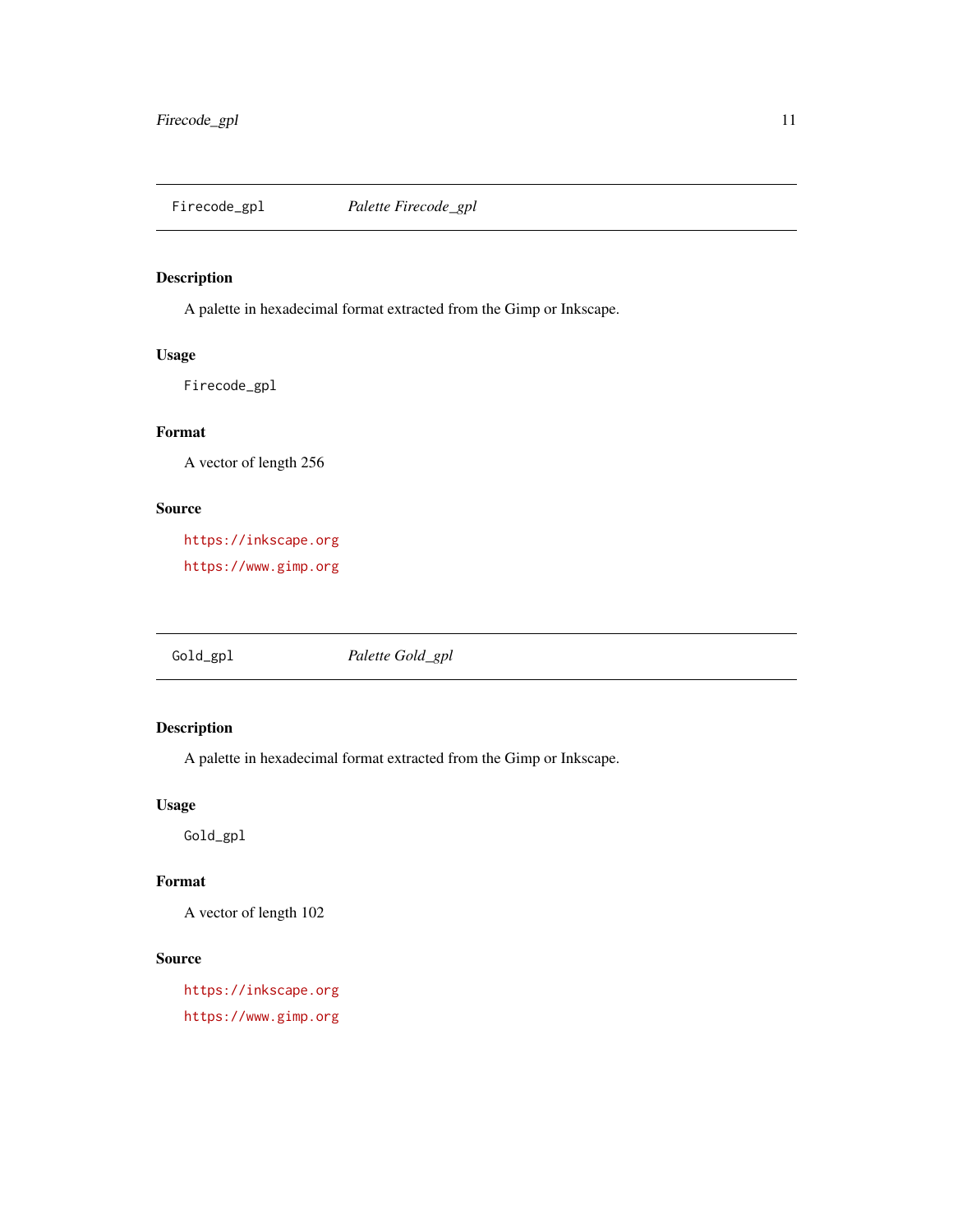<span id="page-11-0"></span>

A palette in hexadecimal format extracted from the Gimp or Inkscape.

## Usage

Grayblue\_gpl

## Format

A vector of length 256

## Source

<https://inkscape.org> <https://www.gimp.org>

Grays\_gpl *Palette Grays\_gpl*

# Description

A palette in hexadecimal format extracted from the Gimp or Inkscape.

## Usage

Grays\_gpl

# Format

A vector of length 31

# Source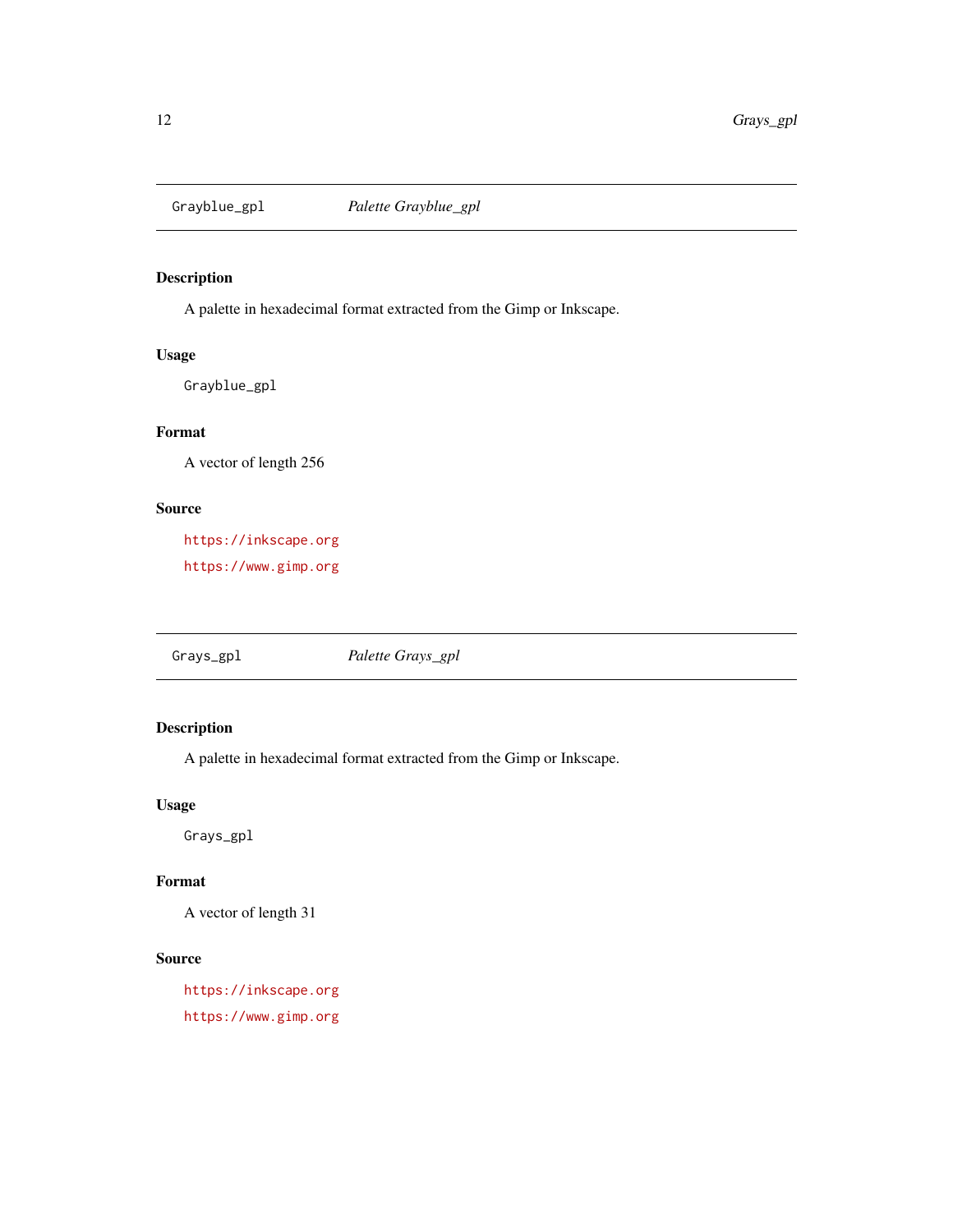<span id="page-12-0"></span>GrayViolet\_gpl *Palette GrayViolet\_gpl*

## Description

A palette in hexadecimal format extracted from the Gimp or Inkscape.

## Usage

GrayViolet\_gpl

## Format

A vector of length 256

#### Source

<https://inkscape.org> <https://www.gimp.org>

Gray\_gpl *Palette Gray\_gpl*

# Description

A palette in hexadecimal format extracted from the Gimp or Inkscape.

## Usage

Gray\_gpl

# Format

A vector of length 256

# Source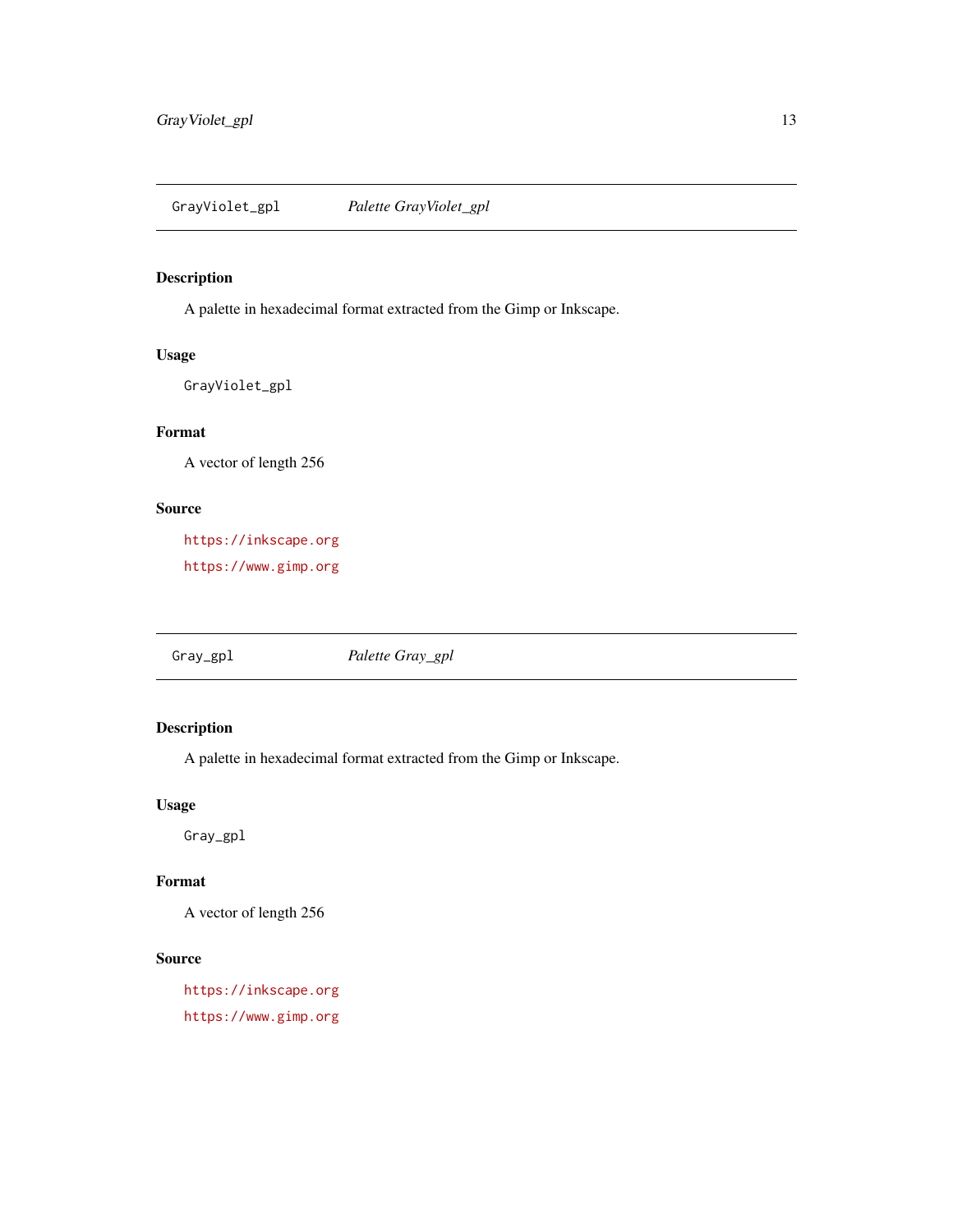<span id="page-13-0"></span>

A palette in hexadecimal format extracted from the Gimp or Inkscape.

## Usage

Greens\_gpl

## Format

A vector of length 256

#### Source

<https://inkscape.org> <https://www.gimp.org>

Hilite\_gpl *Palette Hilite\_gpl*

# Description

A palette in hexadecimal format extracted from the Gimp or Inkscape.

#### Usage

Hilite\_gpl

# Format

A vector of length 170

# Source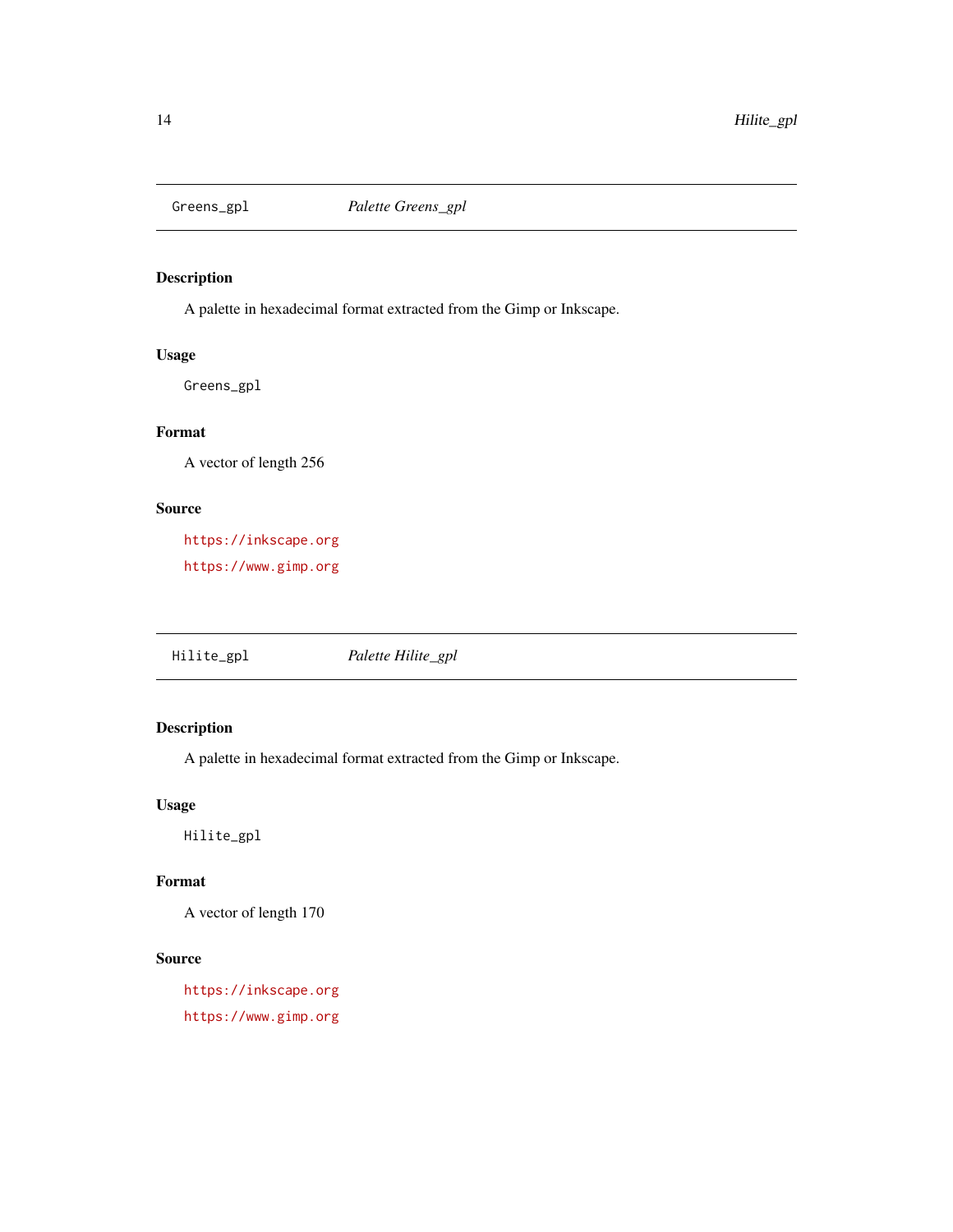<span id="page-14-0"></span>

A palette in hexadecimal format extracted from the Gimp or Inkscape.

## Usage

Inkscape\_gpl

## Format

A vector of length 431

#### Source

<https://inkscape.org> <https://www.gimp.org>

Khaki\_gpl *Palette Khaki\_gpl*

# Description

A palette in hexadecimal format extracted from the Gimp or Inkscape.

#### Usage

Khaki\_gpl

# Format

A vector of length 156

# Source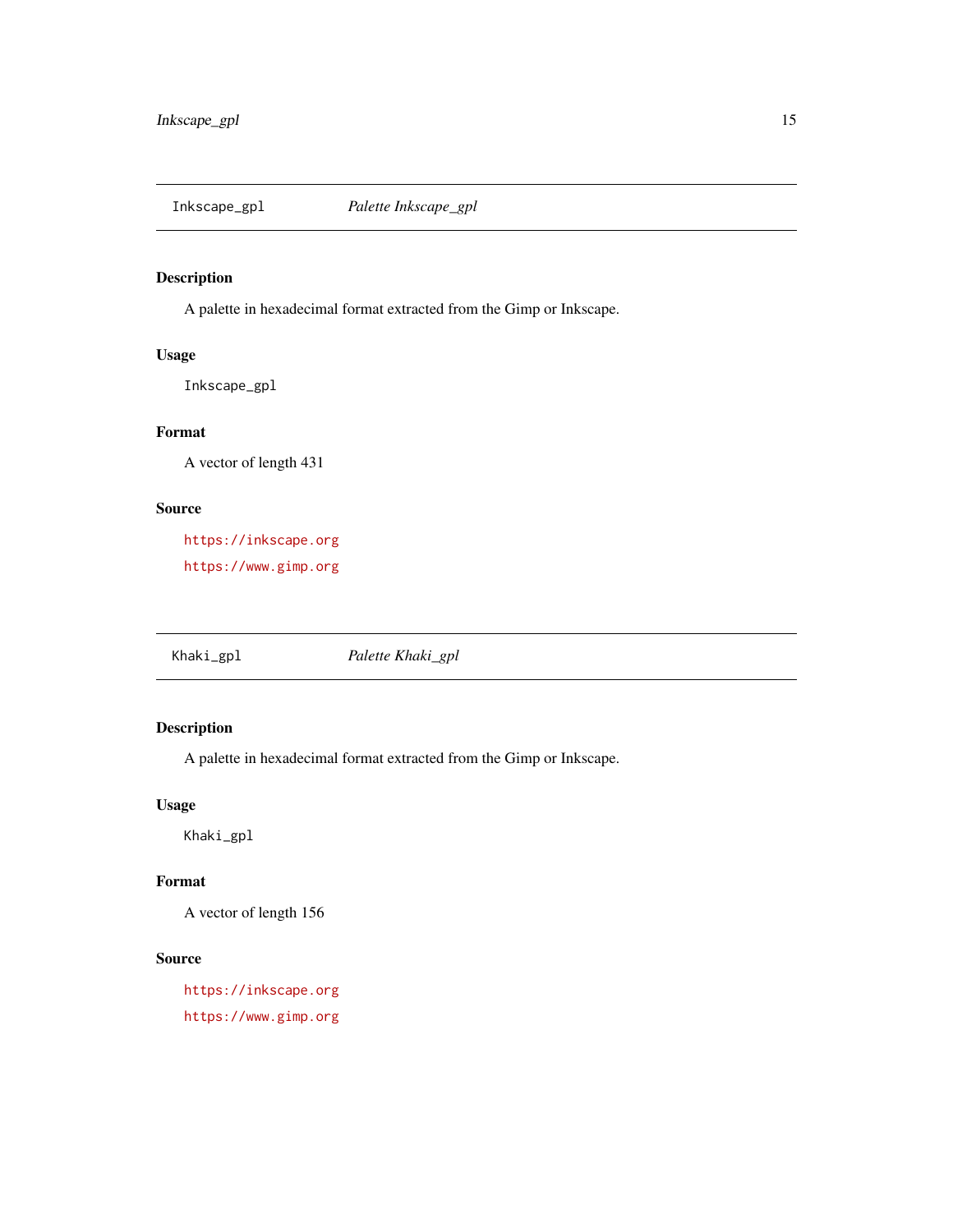<span id="page-15-0"></span>

A palette in hexadecimal format extracted from the Gimp or Inkscape.

## Usage

LaTeX\_gpl

## Format

A vector of length 136

## Source

<https://inkscape.org> <https://www.gimp.org>

Lights\_gpl *Palette Lights\_gpl*

# Description

A palette in hexadecimal format extracted from the Gimp or Inkscape.

## Usage

Lights\_gpl

# Format

A vector of length 25

# Source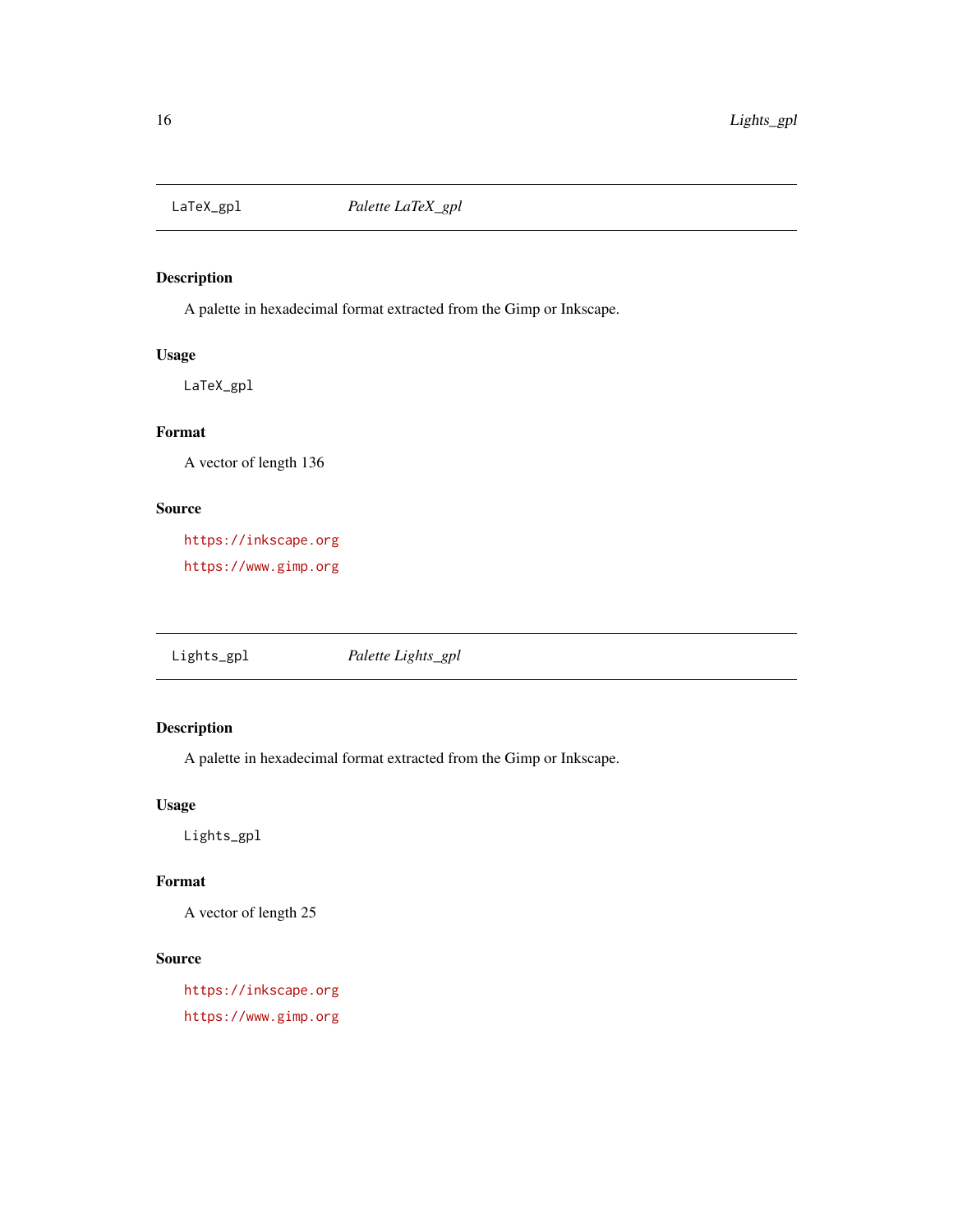<span id="page-16-0"></span>

A palette in hexadecimal format extracted from the Gimp or Inkscape.

## Usage

MATLAB\_gpl

## Format

A vector of length 73

#### Source

<https://inkscape.org> <https://www.gimp.org>

Muted\_gpl *Palette Muted\_gpl*

# Description

A palette in hexadecimal format extracted from the Gimp or Inkscape.

#### Usage

Muted\_gpl

# Format

A vector of length 78

# Source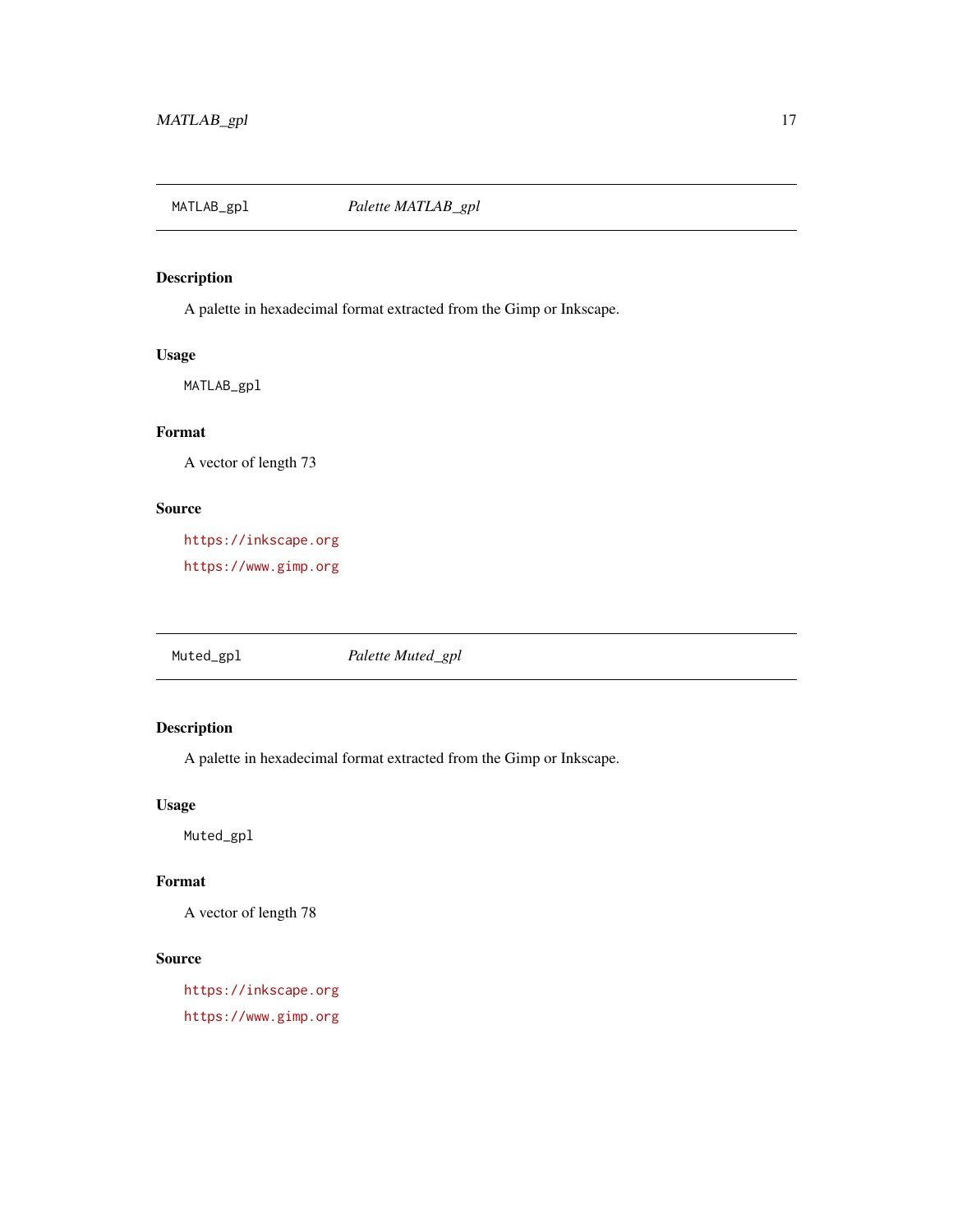<span id="page-17-0"></span>

A palette in hexadecimal format extracted from the Gimp or Inkscape.

## Usage

Named\_gpl

## Format

A vector of length 448

#### Source

<https://inkscape.org> <https://www.gimp.org>

News3\_gpl *Palette News3\_gpl*

# Description

A palette in hexadecimal format extracted from the Gimp or Inkscape.

#### Usage

News3\_gpl

# Format

A vector of length 256

# Source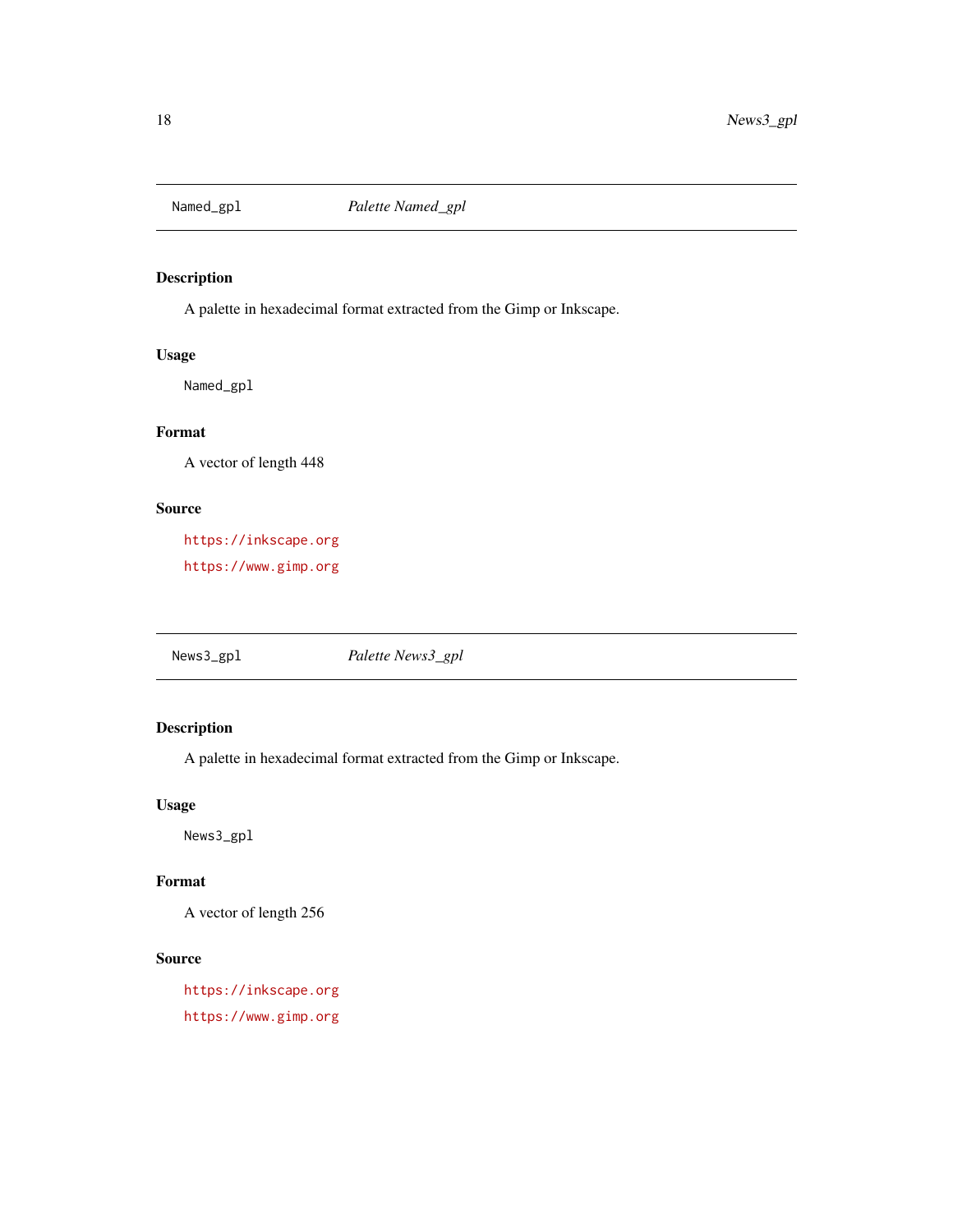<span id="page-18-0"></span>

A palette in hexadecimal format extracted from the Gimp or Inkscape.

## Usage

Op2\_gpl

# Format

A vector of length 256

## Source

<https://inkscape.org> <https://www.gimp.org>

Paintjet\_gpl *Palette Paintjet\_gpl*

# Description

A palette in hexadecimal format extracted from the Gimp or Inkscape.

## Usage

Paintjet\_gpl

# Format

A vector of length 16

# Source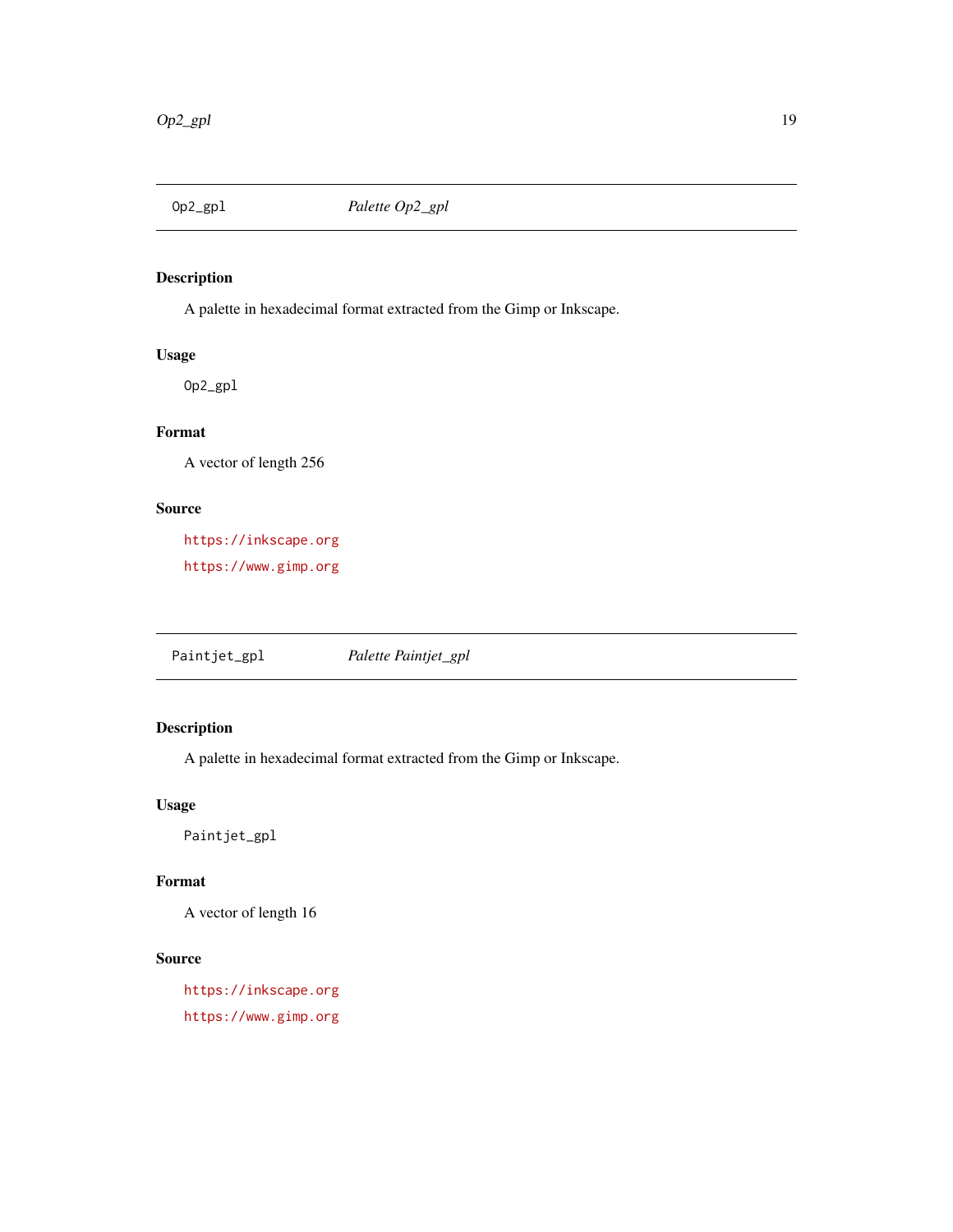<span id="page-19-0"></span>

A palette in hexadecimal format extracted from the Gimp or Inkscape.

## Usage

Pastels\_gpl

## Format

A vector of length 18

#### Source

<https://inkscape.org> <https://www.gimp.org>

Plasma\_gpl *Palette Plasma\_gpl*

# Description

A palette in hexadecimal format extracted from the Gimp or Inkscape.

#### Usage

Plasma\_gpl

# Format

A vector of length 256

# Source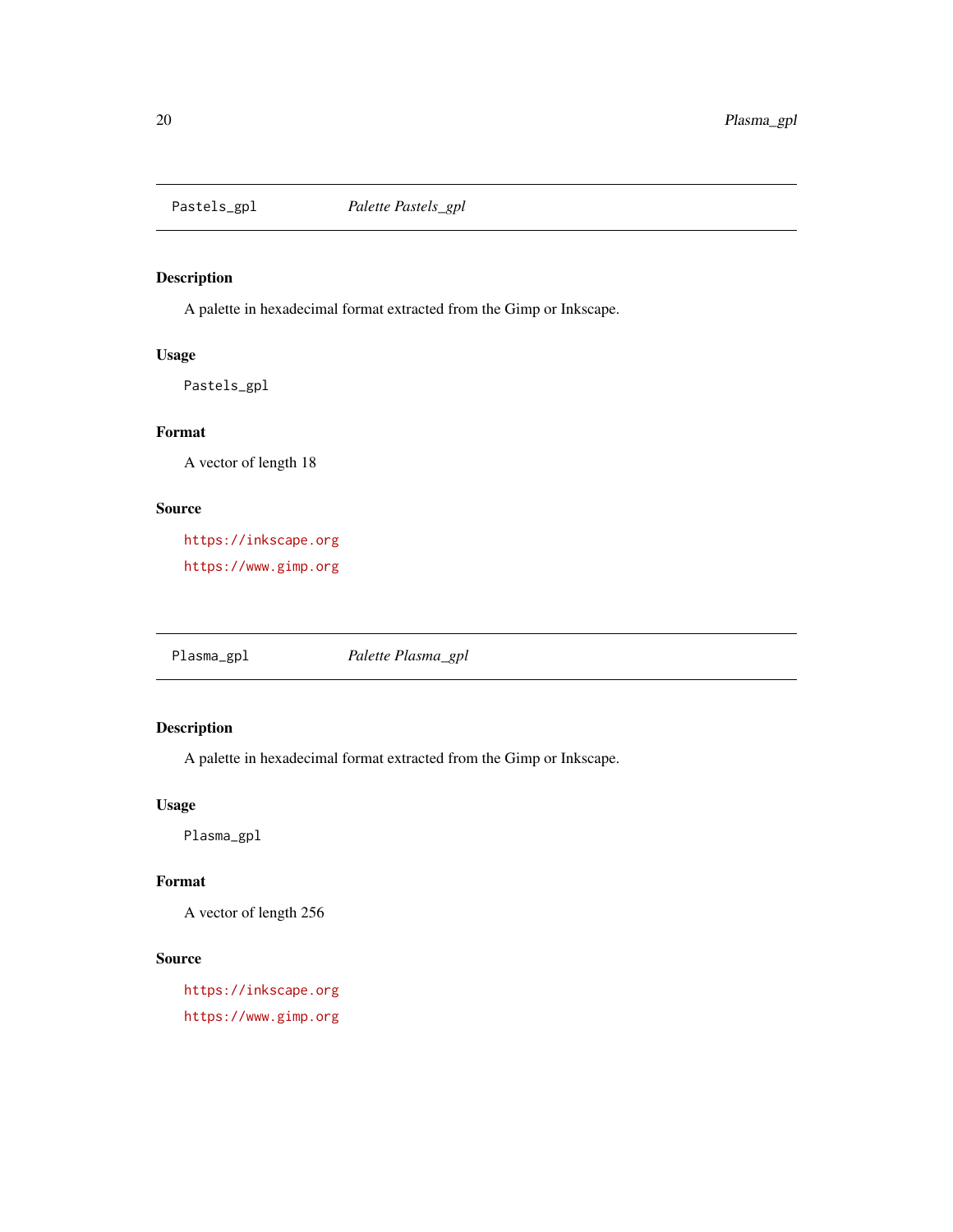<span id="page-20-0"></span>

A palette in hexadecimal format extracted from the Gimp or Inkscape.

## Usage

Reds\_gpl

# Format

A vector of length 177

## Source

<https://inkscape.org> <https://www.gimp.org>

Royal\_gpl *Palette Royal\_gpl*

# Description

A palette in hexadecimal format extracted from the Gimp or Inkscape.

## Usage

Royal\_gpl

# Format

A vector of length 222

# Source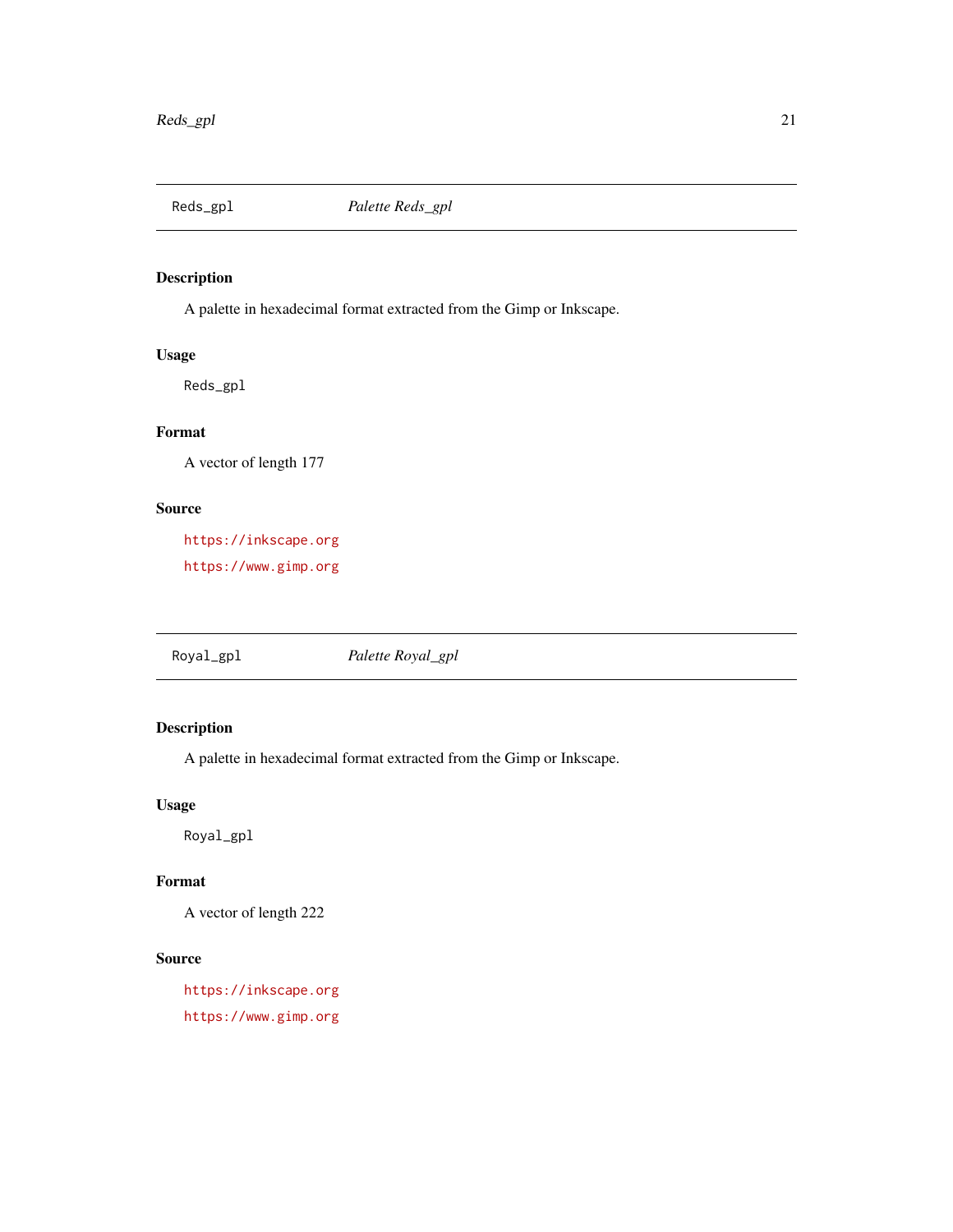<span id="page-21-0"></span>showPalette *Show a palette.*

## Description

Show a palette.

## Usage

showPalette(myPal)

## Arguments

myPal The palette name.

## Details

Adapted from http://www.r-graph-gallery.com/42-colors-names/

## Examples

```
data(Caramel_gpl)
showPalette(myPal = Caramel_gpl)
```
SVG\_gpl *Palette SVG\_gpl*

# Description

A palette in hexadecimal format extracted from the Gimp or Inkscape.

#### Usage

SVG\_gpl

## Format

A vector of length 139

#### Source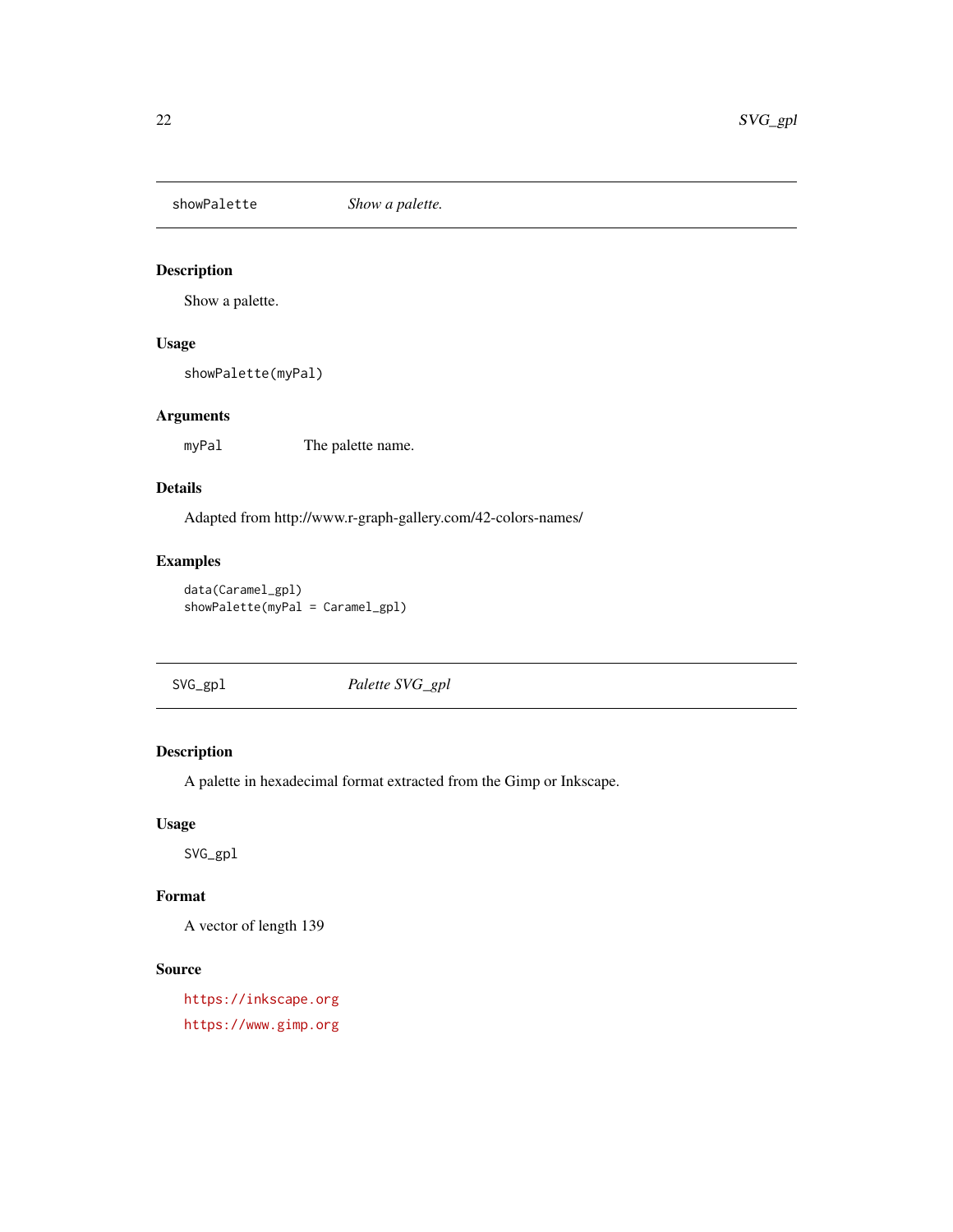<span id="page-22-0"></span>

A palette in hexadecimal format extracted from the Gimp or Inkscape.

## Usage

Tango\_gpl

# Format

A vector of length 29

## Source

<https://inkscape.org> <https://www.gimp.org>

Topographic\_gpl *Palette Topographic\_gpl*

# Description

A palette in hexadecimal format extracted from the Gimp or Inkscape.

## Usage

Topographic\_gpl

# Format

A vector of length 191

# Source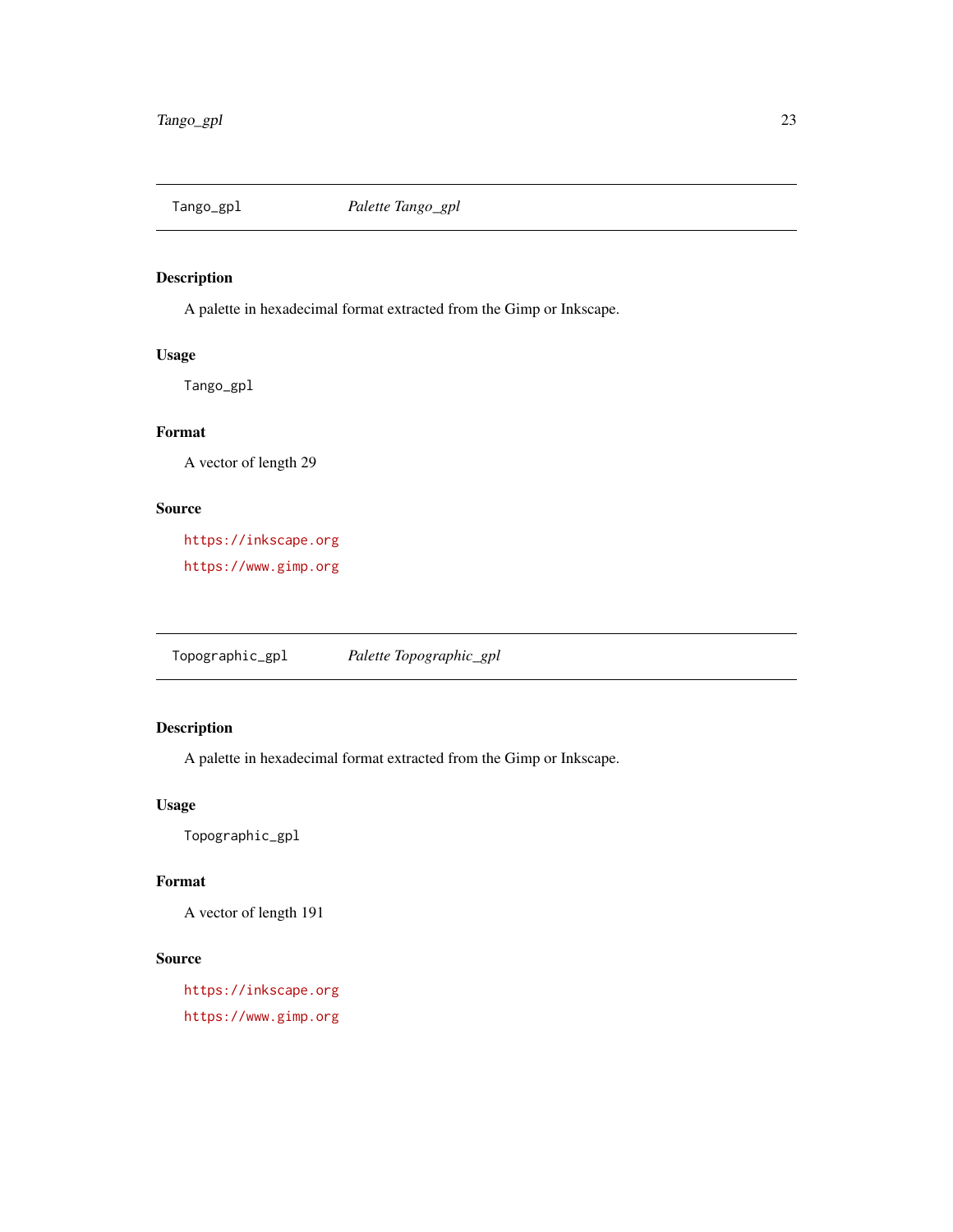<span id="page-23-0"></span>

A palette in hexadecimal format extracted from the Gimp or Inkscape.

## Usage

Visibone\_gpl

## Format

A vector of length 336

#### Source

<https://inkscape.org> <https://www.gimp.org>

Volcano\_gpl *Palette Volcano\_gpl*

# Description

A palette in hexadecimal format extracted from the Gimp or Inkscape.

#### Usage

Volcano\_gpl

# Format

A vector of length 256

# Source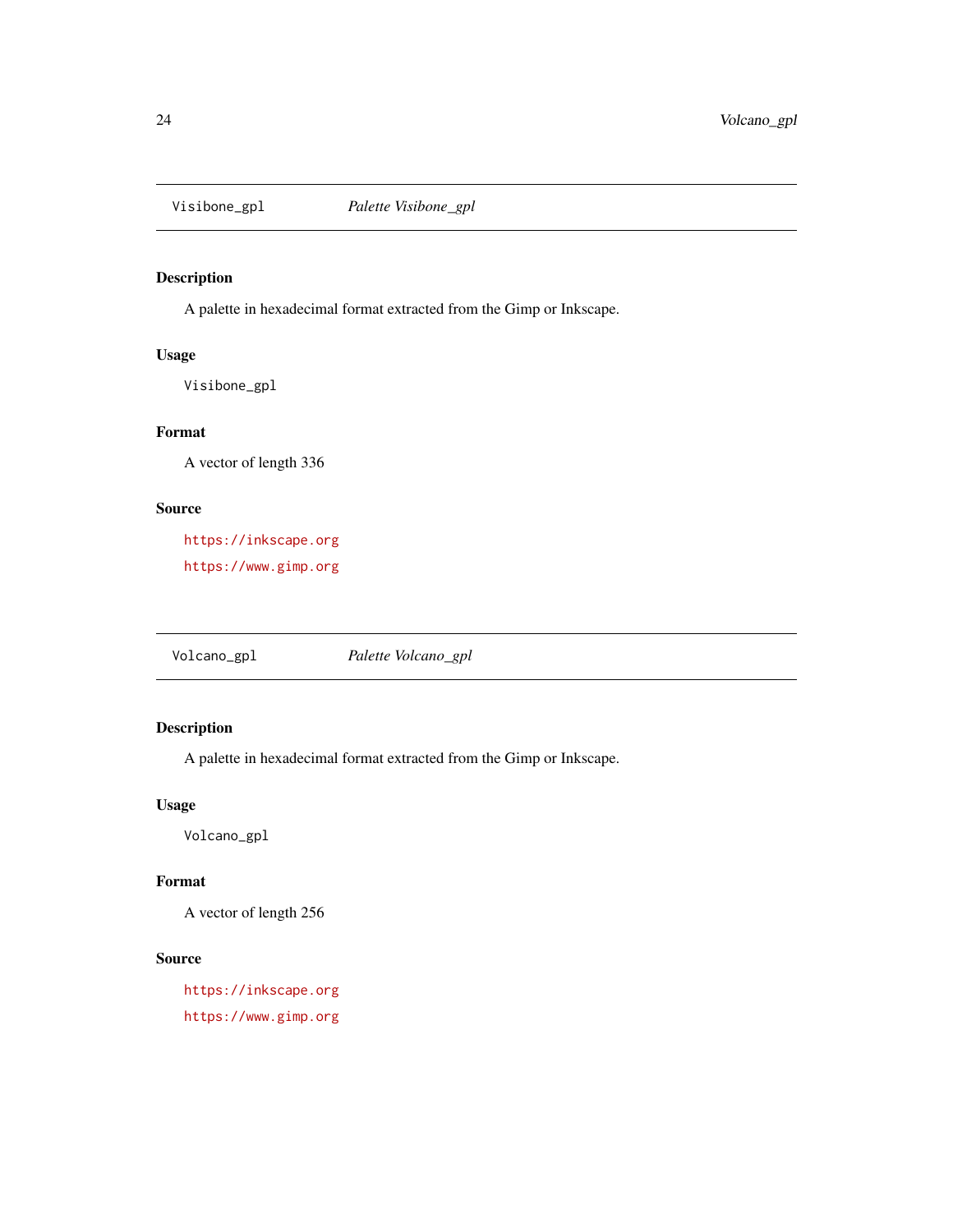<span id="page-24-0"></span>

A palette in hexadecimal format extracted from the Gimp or Inkscape.

## Usage

Warm\_gpl

## Format

A vector of length 7

#### Source

<https://inkscape.org> <https://www.gimp.org>

WebHex\_gpl *Palette WebHex\_gpl*

# Description

A palette in hexadecimal format extracted from the Gimp or Inkscape.

#### Usage

WebHex\_gpl

# Format

A vector of length 216

# Source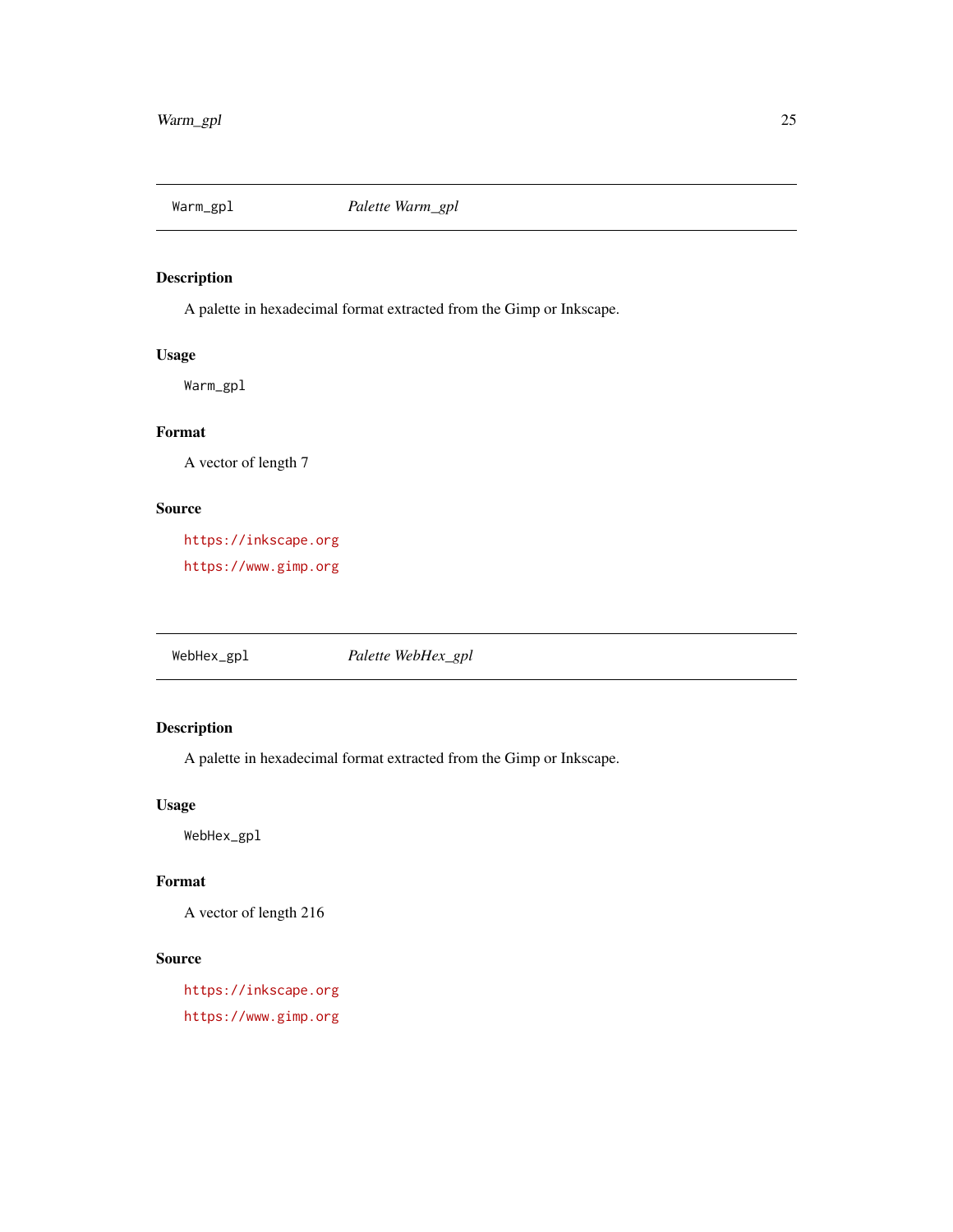<span id="page-25-0"></span>

A palette in hexadecimal format extracted from the Gimp or Inkscape.

## Usage

WebSafe22\_gpl

## Format

A vector of length 22

#### Source

<https://inkscape.org> <https://www.gimp.org>

Web\_gpl *Palette Web\_gpl*

# Description

A palette in hexadecimal format extracted from the Gimp or Inkscape.

#### Usage

Web\_gpl

# Format

A vector of length 216

# Source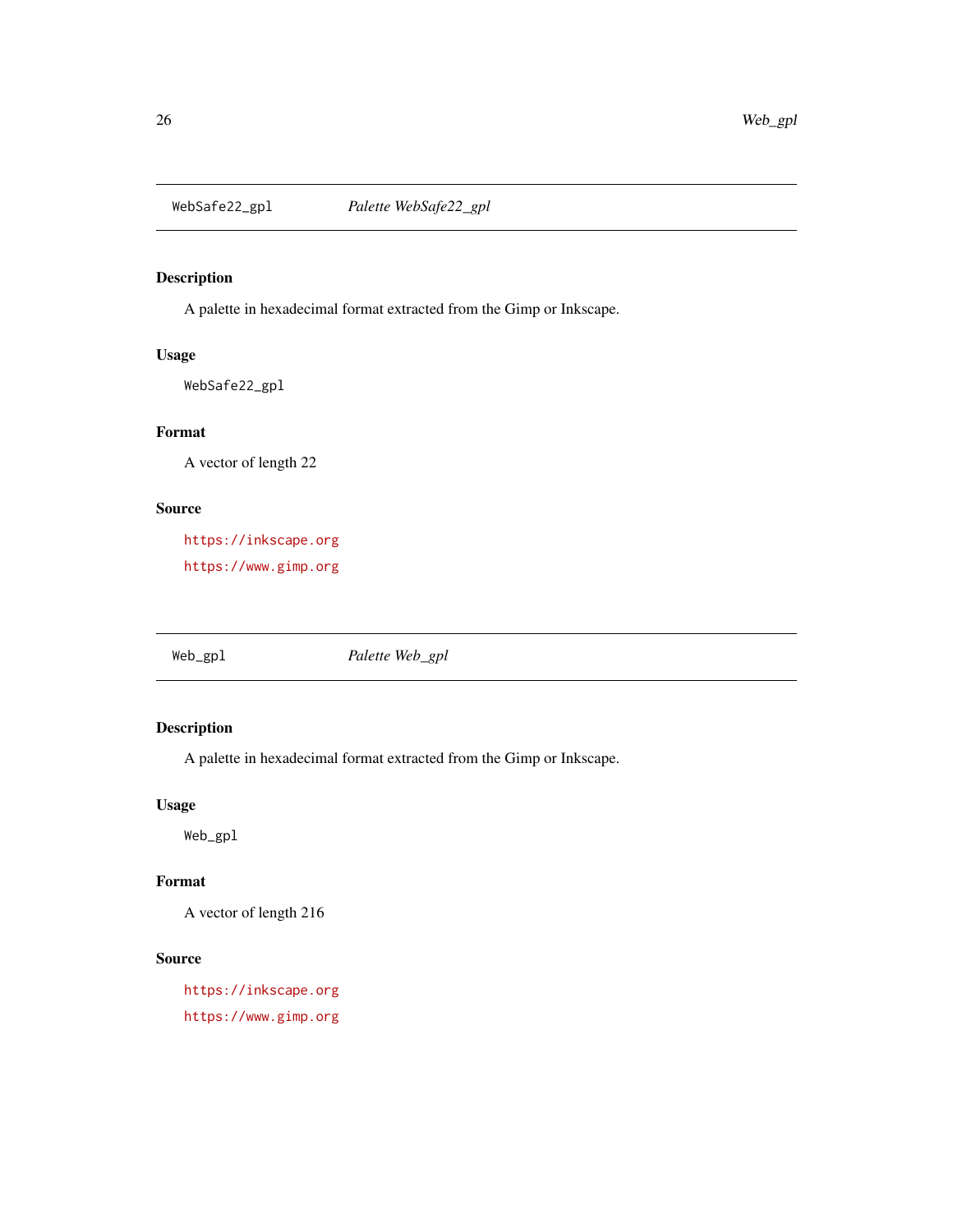<span id="page-26-0"></span>

A palette in hexadecimal format extracted from the Gimp or Inkscape.

## Usage

Windows\_gpl

## Format

A vector of length 31

## Source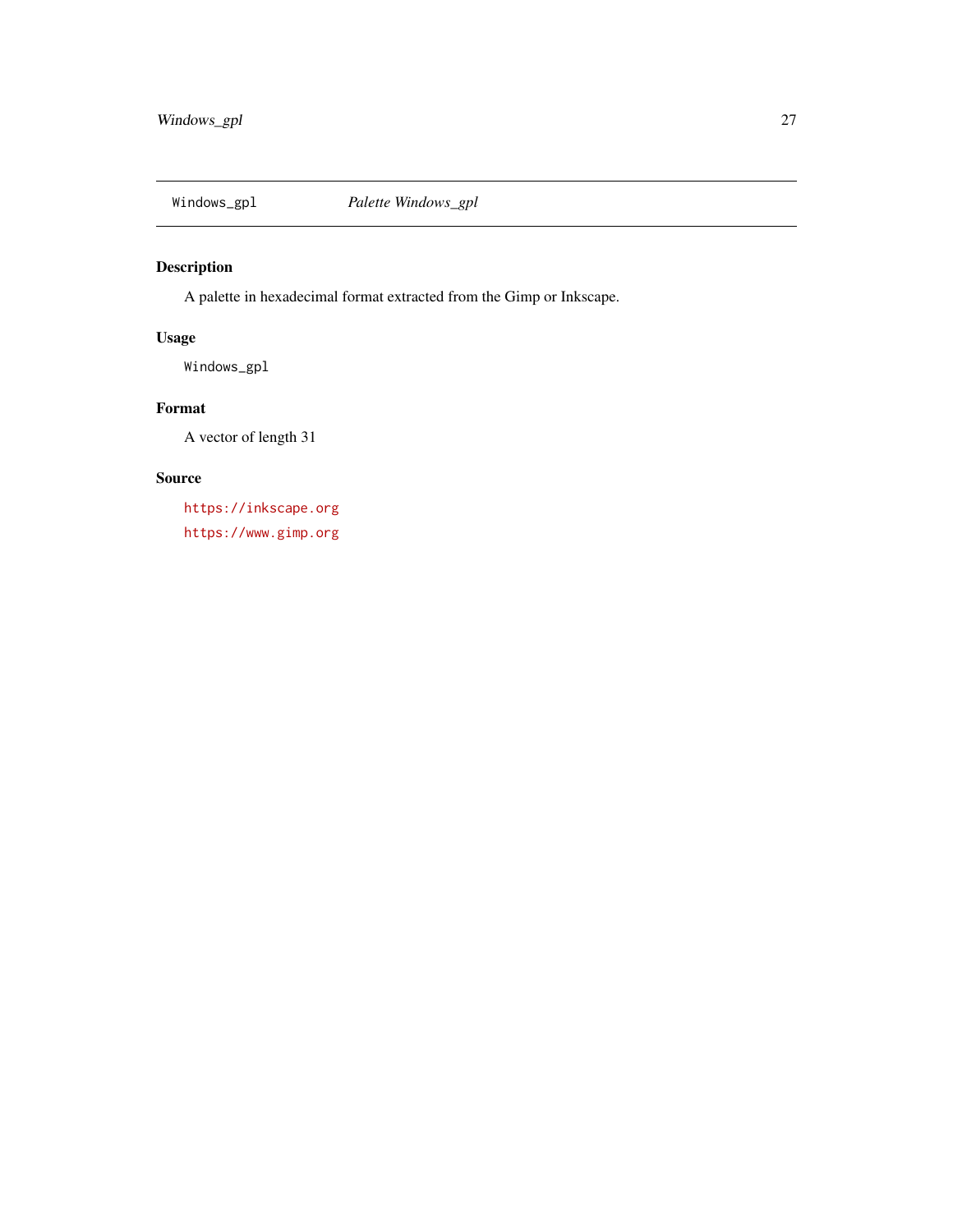# <span id="page-27-0"></span>Index

∗Topic palette. Android\_gpl, [3](#page-2-0) Bears\_gpl, [3](#page-2-0) Bgold\_gpl,[4](#page-3-0) Blues\_gpl,[4](#page-3-0) Borders\_gpl,<mark>[5](#page-4-0)</mark> Browns\_gpl, [5](#page-4-0) Caramel\_gpl, [6](#page-5-0) Cascade\_gpl, [6](#page-5-0) China\_gpl, [7](#page-6-0) Coldfire\_gpl , [7](#page-6-0) Cool\_gpl, [8](#page-7-0) Cranes\_gpl, [8](#page-7-0) Dark\_gpl , [9](#page-8-0) Default\_gpl , [9](#page-8-0) Echo\_gpl, [10](#page-9-0) Ega\_gpl, [10](#page-9-0) Firecode\_gpl , [11](#page-10-0) Gold\_gpl , [11](#page-10-0) Gray\_gpl , [13](#page-12-0) Grayblue\_gpl, [12](#page-11-0) Grays\_gpl , [12](#page-11-0) GrayViolet\_gpl , [13](#page-12-0) Greens\_gpl , [14](#page-13-0) Hilite\_gpl , [14](#page-13-0) Inkscape\_gpl , [15](#page-14-0) Khaki\_gpl, [15](#page-14-0) LaTeX\_gpl, [16](#page-15-0) Lights\_gpl, [16](#page-15-0) MATLAB\_gp1, [17](#page-16-0) Muted\_gpl , [17](#page-16-0) Named\_gpl, [18](#page-17-0) News3\_gpl , [18](#page-17-0) Op2\_gpl , [19](#page-18-0) Paintjet\_gpl , [19](#page-18-0) Pastels\_gpl, [20](#page-19-0) Plasma\_gpl, [20](#page-19-0) Reds\_gpl , [21](#page-20-0) Royal\_gpl , [21](#page-20-0)

SVG\_gpl , [22](#page-21-0) Tango\_gpl, [23](#page-22-0) Topographic\_gpl , [23](#page-22-0) Visibone\_gpl, [24](#page-23-0) Volcano\_gpl, [24](#page-23-0) Warm\_gpl, [25](#page-24-0) Web\_gpl, [26](#page-25-0) WebHex\_gpl , [25](#page-24-0) WebSafe22\_gpl , [26](#page-25-0) Windows\_gpl, [27](#page-26-0) Android\_gpl, [3](#page-2-0) Bears\_gpl, [3](#page-2-0) Bgold\_gpl , [4](#page-3-0) Blues\_gpl , [4](#page-3-0) Borders\_gpl, <mark>[5](#page-4-0)</mark> Browns\_gpl,<mark>[5](#page-4-0)</mark> Caramel\_gpl, <mark>[6](#page-5-0)</mark> Cascade\_gpl, <mark>[6](#page-5-0)</mark> China\_gpl,[7](#page-6-0) Coldfire\_gpl , [7](#page-6-0) Cool\_gpl, [8](#page-7-0) Cranes\_gpl, [8](#page-7-0) Dark\_gpl , [9](#page-8-0) Default\_gpl , [9](#page-8-0) Echo\_gpl, [10](#page-9-0) Ega\_gpl, [10](#page-9-0) Firecode\_gpl , [11](#page-10-0) Gold\_gpl , [11](#page-10-0) Gray\_gpl, [13](#page-12-0) Grayblue\_gpl , [12](#page-11-0) Grays\_gpl, [12](#page-11-0) GrayViolet\_gpl , [13](#page-12-0) Greens\_gpl , [14](#page-13-0)